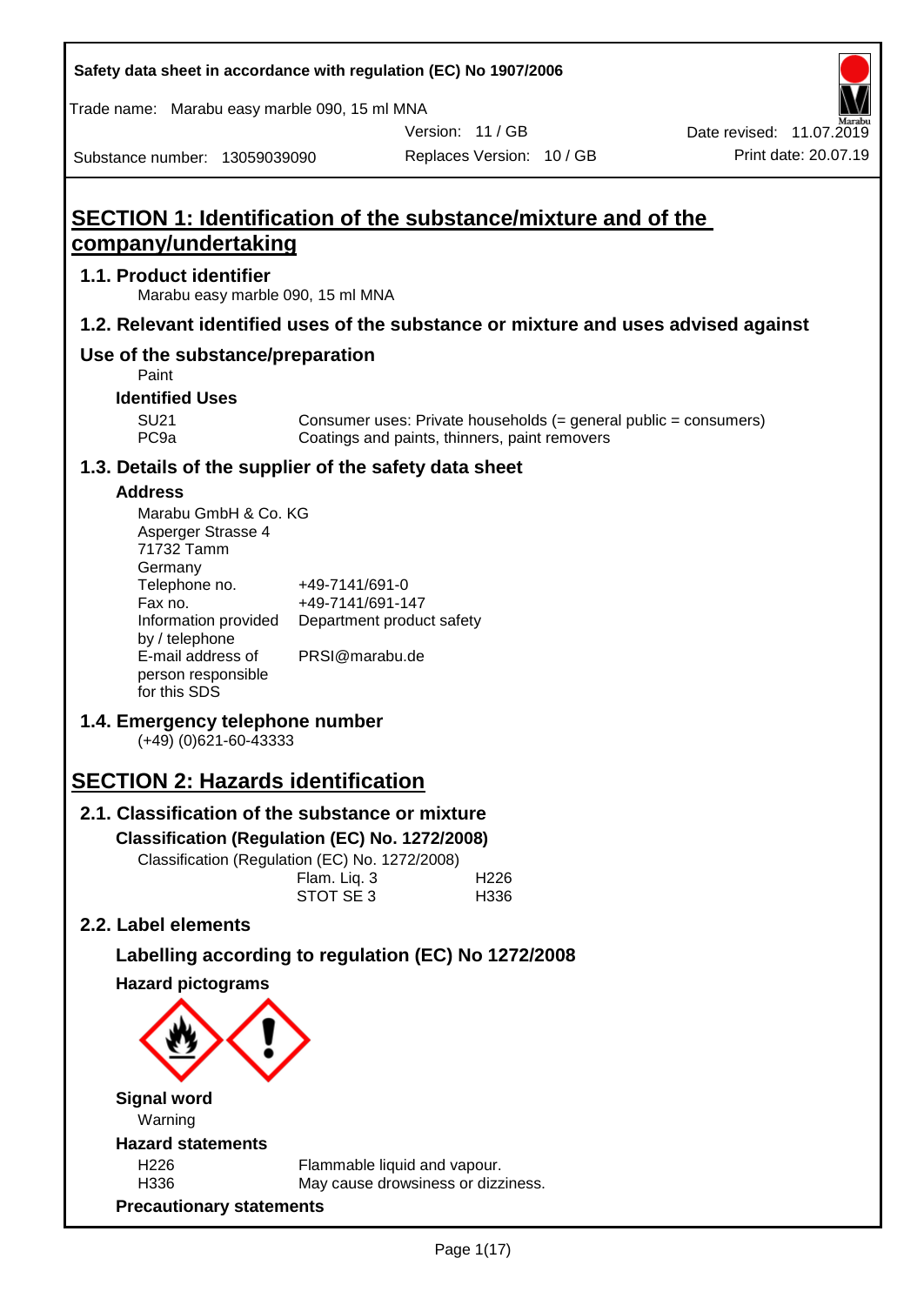| Safety data sheet in accordance with regulation (EC) No 1907/2006 |                                                                         |                          |                           |                                                                                 |                      |
|-------------------------------------------------------------------|-------------------------------------------------------------------------|--------------------------|---------------------------|---------------------------------------------------------------------------------|----------------------|
| Trade name: Marabu easy marble 090, 15 ml MNA                     |                                                                         |                          |                           |                                                                                 |                      |
|                                                                   |                                                                         | Version: 11 / GB         |                           | Date revised: 11.07.2019                                                        |                      |
| Substance number: 13059039090                                     |                                                                         |                          | Replaces Version: 10 / GB |                                                                                 | Print date: 20.07.19 |
| P <sub>101</sub>                                                  |                                                                         |                          |                           | If medical advice is needed, have product container or label at hand.           |                      |
| P <sub>102</sub>                                                  | Keep out of reach of children.                                          |                          |                           |                                                                                 |                      |
| P210                                                              |                                                                         |                          |                           | Keep away from heat, hot surfaces, sparks, open flames and other ignition       |                      |
| P271                                                              | sources. No smoking.<br>Use only outdoors or in a well-ventilated area. |                          |                           |                                                                                 |                      |
| P405                                                              | Store locked up.                                                        |                          |                           |                                                                                 |                      |
| P501.9                                                            | Dispose of contents/container as problematic waste.                     |                          |                           |                                                                                 |                      |
|                                                                   |                                                                         |                          |                           | Hazardous component(s) to be indicated on label (Regulation (EC) No. 1272/2008) |                      |
| contains                                                          | 2% aromatics; 2-Methoxy-1-methylethyl acetate                           |                          |                           | 1-Methoxy-2-propanol; Hydrocarbons, C9-C11, n-alkanes, isoalkanes, cyclics, <   |                      |
| 2.3. Other hazards                                                |                                                                         |                          |                           |                                                                                 |                      |
| No special hazards have to be mentioned.                          |                                                                         |                          |                           |                                                                                 |                      |
|                                                                   |                                                                         |                          |                           |                                                                                 |                      |
| <b>SECTION 3: Composition/information on ingredients</b>          |                                                                         |                          |                           |                                                                                 |                      |
| 3.2. Mixtures                                                     |                                                                         |                          |                           |                                                                                 |                      |
| <b>Chemical characterization</b>                                  |                                                                         |                          |                           |                                                                                 |                      |
|                                                                   | Paint based on alkyd resins and on solvents                             |                          |                           |                                                                                 |                      |
| <b>Hazardous ingredients</b>                                      |                                                                         |                          |                           |                                                                                 |                      |
| 1-Methoxy-2-propanol                                              |                                                                         |                          |                           |                                                                                 |                      |
| CAS No.                                                           | 107-98-2                                                                |                          |                           |                                                                                 |                      |
| EINECS no.                                                        | 203-539-1                                                               |                          |                           |                                                                                 |                      |
| Registration no.<br>Concentration                                 | 01-2119457435-35<br>25<br>$>=$                                          | $\overline{\phantom{a}}$ | 50                        | $\%$                                                                            |                      |
|                                                                   |                                                                         |                          |                           |                                                                                 |                      |
|                                                                   | Classification (Regulation (EC) No. 1272/2008)                          |                          |                           |                                                                                 |                      |
|                                                                   | STOT SE 3                                                               | H336                     |                           |                                                                                 |                      |
|                                                                   | Flam. Liq. 3                                                            | H <sub>226</sub>         |                           |                                                                                 |                      |
| 2-Methoxy-1-methylethyl acetate                                   |                                                                         |                          |                           |                                                                                 |                      |
| CAS No.                                                           | 108-65-6                                                                |                          |                           |                                                                                 |                      |
| EINECS no.                                                        | 203-603-9                                                               |                          |                           |                                                                                 |                      |
| Registration no.<br>Concentration                                 | 01-2119475791-29                                                        |                          | 20                        | %                                                                               |                      |
|                                                                   | 10<br>$>=$                                                              | $\overline{\phantom{a}}$ |                           |                                                                                 |                      |
|                                                                   | Classification (Regulation (EC) No. 1272/2008)                          |                          |                           |                                                                                 |                      |
|                                                                   | Flam. Liq. 3                                                            | H <sub>226</sub>         |                           |                                                                                 |                      |
|                                                                   | STOT SE 3                                                               | H336                     |                           |                                                                                 |                      |
|                                                                   | Hydrocarbons, C9-C11, n-alkanes, isoalkanes, cyclics, < 2% aromatics    |                          |                           |                                                                                 |                      |
| CAS No.                                                           | 64742-48-9                                                              |                          |                           |                                                                                 |                      |
| EINECS no.                                                        | 265-150-3                                                               |                          |                           |                                                                                 |                      |
| Registration no.                                                  | 01-2119463258-33 (LIST NUMBER 919-857-5)                                |                          |                           |                                                                                 |                      |
| Concentration                                                     | 10<br>$>=$                                                              | $\,<\,$                  | 20                        | %                                                                               |                      |
|                                                                   | Classification (Regulation (EC) No. 1272/2008)                          |                          |                           |                                                                                 |                      |
|                                                                   | Asp. Tox. 1                                                             | H304                     |                           |                                                                                 |                      |
|                                                                   | Flam. Liq. 3                                                            | H <sub>226</sub>         |                           |                                                                                 |                      |
|                                                                   | STOT SE 3                                                               | H336                     |                           |                                                                                 |                      |
|                                                                   |                                                                         | <b>EUH066</b>            |                           |                                                                                 |                      |
| 2-Butoxyethyl acetate                                             |                                                                         |                          |                           |                                                                                 |                      |
| CAS No.                                                           | 112-07-2                                                                |                          |                           |                                                                                 |                      |
| EINECS no.                                                        | 203-933-3                                                               |                          |                           |                                                                                 |                      |
|                                                                   |                                                                         |                          |                           |                                                                                 |                      |

ī

Г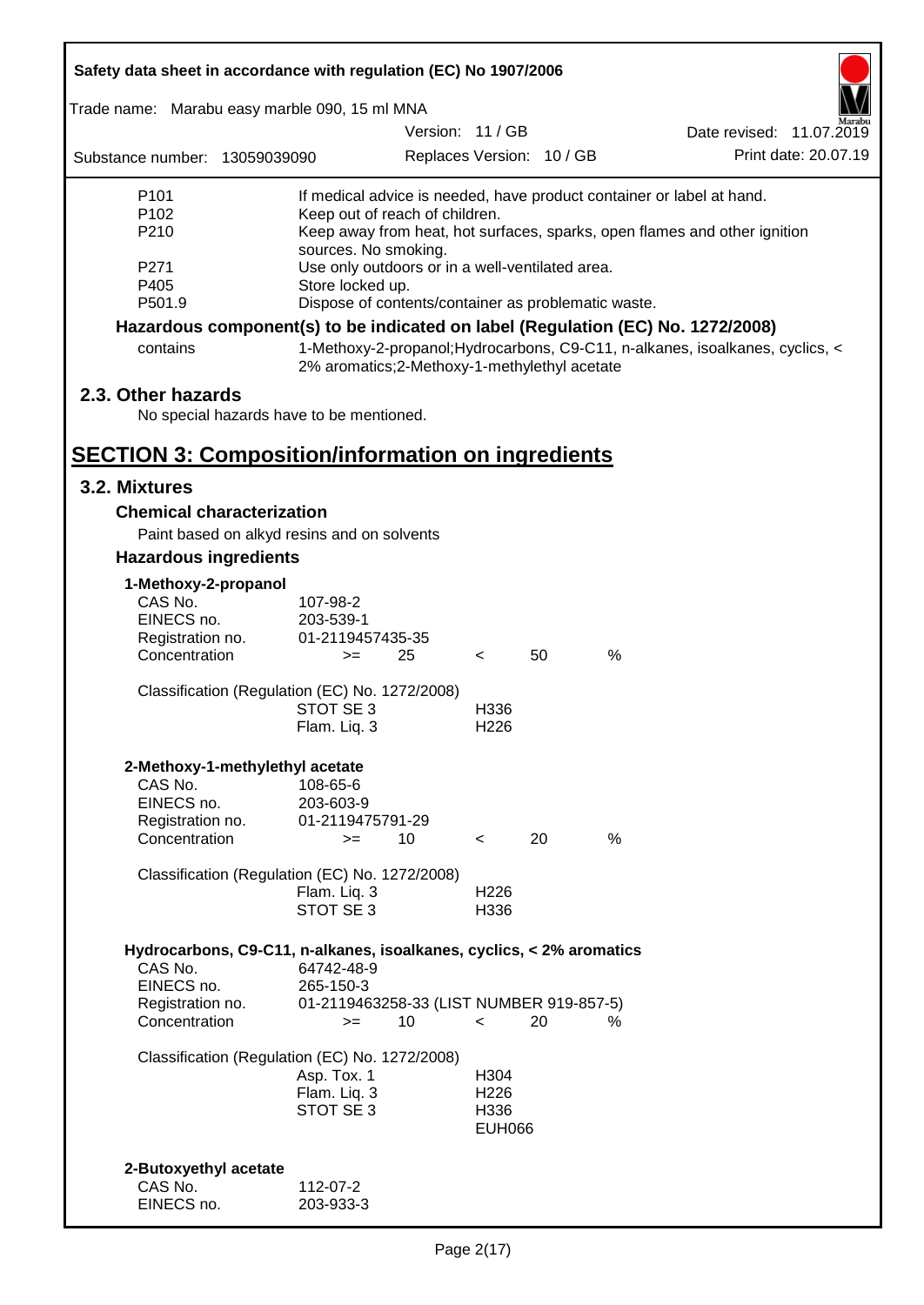| Safety data sheet in accordance with regulation (EC) No 1907/2006<br>Trade name: Marabu easy marble 090, 15 ml MNA |                                                                      | Version: 11 / GB |                                                                       |                           |      | Date revised: 11.07.2019 | larabu               |
|--------------------------------------------------------------------------------------------------------------------|----------------------------------------------------------------------|------------------|-----------------------------------------------------------------------|---------------------------|------|--------------------------|----------------------|
| Substance number: 13059039090                                                                                      |                                                                      |                  |                                                                       | Replaces Version: 10 / GB |      |                          | Print date: 20.07.19 |
| Registration no.<br>Concentration                                                                                  | 01-2119475112-47<br>$>=$                                             | 1                | $\lt$                                                                 | 10                        | %    |                          |                      |
| Classification (Regulation (EC) No. 1272/2008)                                                                     | Acute Tox. 4<br>Acute Tox. 4<br>Acute Tox. 4                         |                  | H332<br>H312<br>H302                                                  |                           |      |                          |                      |
| 2-Methoxypropanol<br>CAS No.<br>EINECS no.<br>Concentration                                                        | 1589-47-5<br>216-455-5<br>$>=$                                       | 0,1              | $\prec$                                                               | 0,3                       | $\%$ |                          |                      |
| Classification (Regulation (EC) No. 1272/2008)                                                                     | Skin Irrit. 2<br>STOT SE 3<br>Repr. 1B<br>Flam. Liq. 3<br>Eye Dam. 1 |                  | H <sub>3</sub> 15<br>H335<br><b>H360D</b><br>H <sub>226</sub><br>H318 |                           |      |                          |                      |

# **SECTION 4: First aid measures**

## **4.1. Description of first aid measures**

### **General information**

In all cases of doubt, or when symptoms persist, seek medical attention. Never give anything by mouth to an unconscious person. If unconscious place in recovery position and seek medical advice.

### **After inhalation**

Remove to fresh air, keep patient warm and at rest. If breathing is irregular or stopped, administer artificial respiration.

### **After skin contact**

Remove contaminated clothing. Wash skin thoroughly with soap and water or use recognised skin cleanser. Do NOT use solvents or thinners.

### **After eye contact**

Remove contact lenses, irrigate copiously with clean, fresh water, holding the eyelids apart for at least 10 minutes and seek immediate medical advice.

### **After ingestion**

If accidentally swallowed rinse the mouth with plenty of water (only if the person is conscious) and obtain immediate medical attention. Keep at rest. Do NOT induce vomiting.

#### **4.2. Most important symptoms and effects, both acute and delayed** Until now no symptoms known so far.

# **4.3. Indication of any immediate medical attention and special treatment needed**

## **Hints for the physician / treatment**

Treat symptomatically

# **SECTION 5: Firefighting measures**

## **5.1. Extinguishing media**

### **Suitable extinguishing media**

Recommended: alcohol resistant foam, CO2, powders, water spray/mist, Not be used for safety reasons: water jet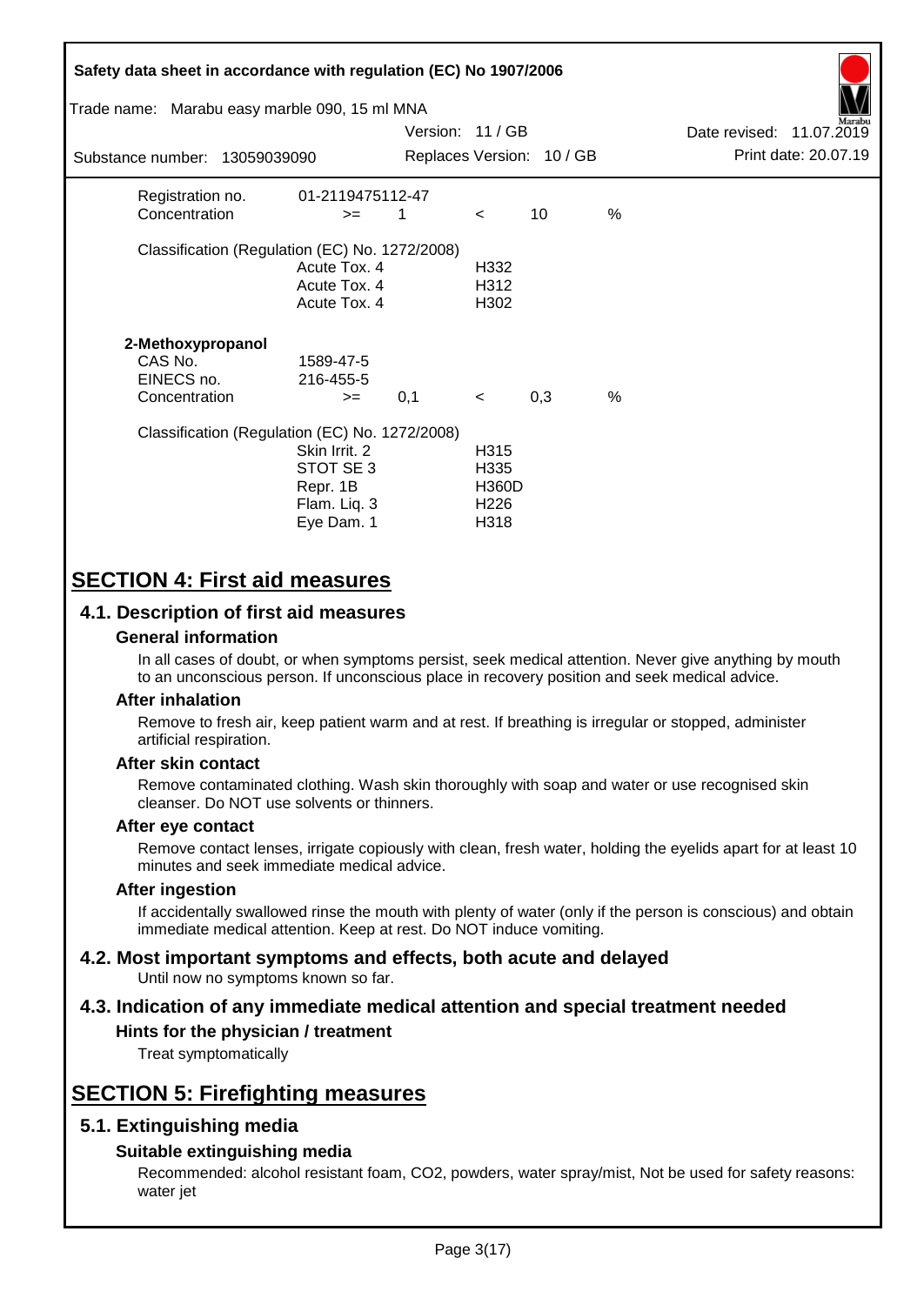**Safety data sheet in accordance with regulation (EC) No 1907/2006**

Trade name: Marabu easy marble 090, 15 ml MNA

Version: 11 / GB

Replaces Version: 10 / GB Print date: 20.07.19 Date revised: 11.07.2019

Substance number: 13059039090

## **5.2. Special hazards arising from the substance or mixture**

In the event of fire the following can be released: Carbon monoxide (CO); Carbon dioxide (CO2); dense black smoke; Nitrogen oxides (NOx)

## **5.3. Advice for firefighters**

### **Special protective equipment for fire-fighting**

Cool closed containers exposed to fire with water. Do not allow run-off from fire fighting to enter drains or water courses.

# **SECTION 6: Accidental release measures**

### **6.1. Personal precautions, protective equipment and emergency procedures**

Exclude sources of ignition and ventilate the area. Avoid breathing vapours. Refer to protective measures listed in Sections 7 and 8.

### **6.2. Environmental precautions**

Do not allow to enter drains or waterways. If the product contaminates lakes, rivers or sewage, inform appropriate authorities in accordance with local regulations.

### **6.3. Methods and material for containment and cleaning up**

Contain and collect spillage with non-combustible absorbent materials, e.g. sand, earth, vermiculite, diatomaceous earth and place in container for disposal according to local regulations (see section 13). Clean preferably with a detergent - avoid use of solvents.

### **6.4. Reference to other sections**

Information regarding Safe handling, see Section 7. Information regarding personal protective measures, see Section 8. Information regarding waste disposal, see Section 13.

# **SECTION 7: Handling and storage**

## **7.1. Precautions for safe handling**

## **Advice on safe handling**

Prevent the creation of flammable or explosive concentrations of vapour in air and avoid vapour concentration higher than the occupational exposure limits. In addition, the product should only be used in areas from which all naked lights and other sources of ignition have been excluded. Electrical equipment should be protected to the appropriate standard. Mixture may charge electrostatically: always use earthing leads when transferring from one container to another. Operators should wear anti-static footwear and clothing and floors should be of the conducting type. Isolate from sources of heat, sparks and open flame. No sparking tools should be used. Avoid skin and eye contact. Avoid the inhalation of particulates and spray mist arising from the application of this mixture. Smoking, eating and drinking shall be prohibited in application area. For personal protection see Section 8. Never use pressure to empty: container is not a pressure vessel. Always keep in containers of same material as the original one. Comply with the health and safety at work laws. Do not allow to enter drains or water courses.

### **Advice on protection against fire and explosion**

Vapours are heavier than air and may spread along floors. Vapours may form explosive mixtures with air.

## **Classification of fires / temperature class / Ignition group / Dust explosion class**

Classification of fires B (Combustible liquid substances) Temperature class T4

## **7.2. Conditions for safe storage, including any incompatibilities Requirements for storage rooms and vessels**

Electrical installations/working materials must comply with the local applied technological safety standards. Storage rooms in which filling operations take place must have a conducting floor. Store in accordance with national regulation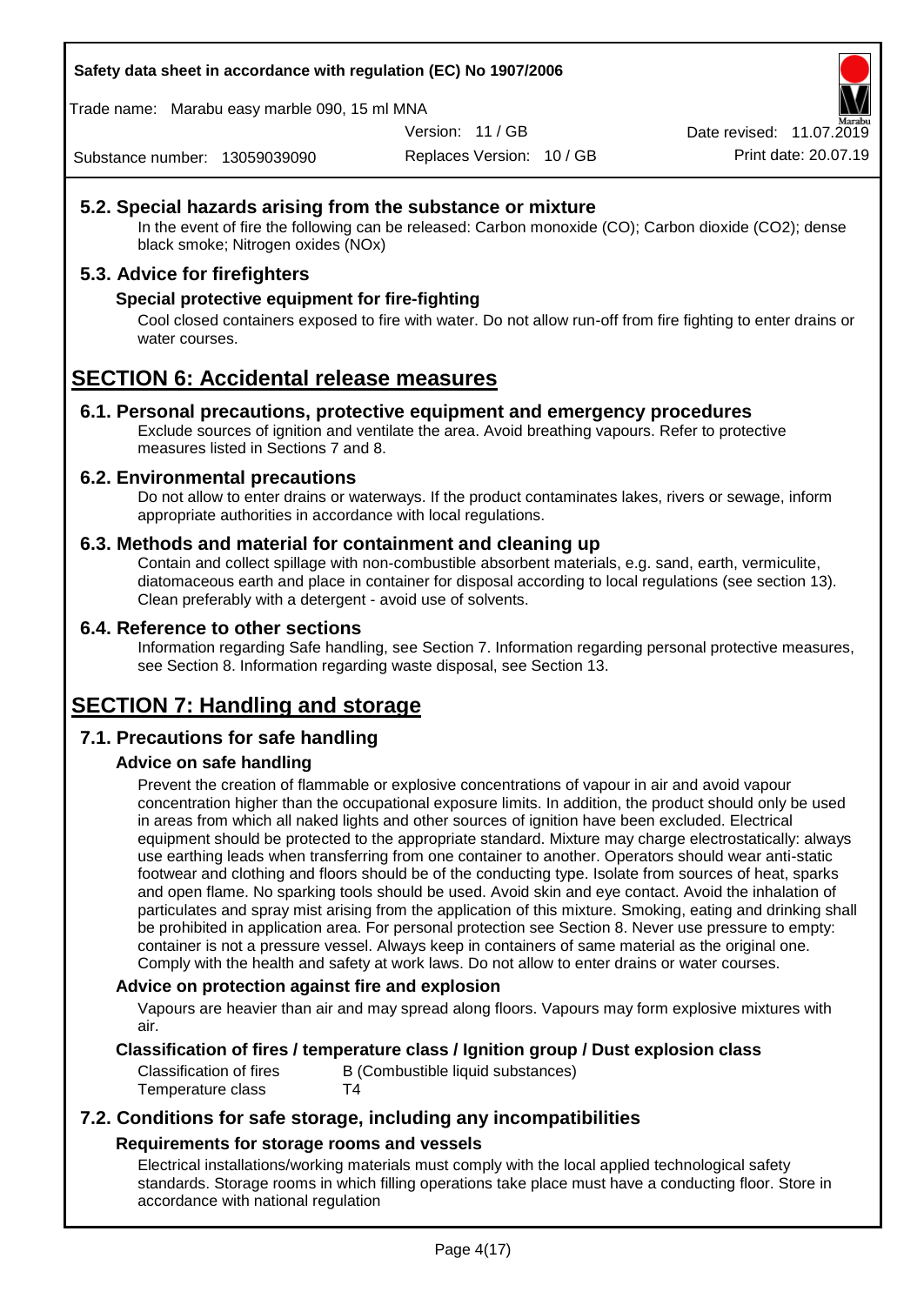| Safety data sheet in accordance with regulation (EC) No 1907/2006   |                                                                                                                                                                                                            |     |                                                                                                     |
|---------------------------------------------------------------------|------------------------------------------------------------------------------------------------------------------------------------------------------------------------------------------------------------|-----|-----------------------------------------------------------------------------------------------------|
| Trade name: Marabu easy marble 090, 15 ml MNA                       |                                                                                                                                                                                                            |     |                                                                                                     |
|                                                                     | Version: 11/GB                                                                                                                                                                                             |     | farabu<br>Date revised: 11.07.2019                                                                  |
| Substance number: 13059039090                                       | Replaces Version: 10 / GB                                                                                                                                                                                  |     | Print date: 20.07.19                                                                                |
| Hints on storage assembly                                           |                                                                                                                                                                                                            |     |                                                                                                     |
|                                                                     | Store away from oxidising agents, from strongly alkaline and strongly acid materials.                                                                                                                      |     |                                                                                                     |
| <b>Further information on storage conditions</b>                    |                                                                                                                                                                                                            |     |                                                                                                     |
|                                                                     |                                                                                                                                                                                                            |     |                                                                                                     |
| kept upright to prevent leakage.                                    | Observe label precautions. Store between 15 and 30 °C in a dry, well ventilated place away from<br>sources of heat and direct sunlight. Keep container tightly closed. Keep away from sources of ignition. |     | No smoking. Prevent unauthorised access. Containers which are opened must be carefully resealed and |
| 7.3. Specific end use(s)<br>Paint                                   |                                                                                                                                                                                                            |     |                                                                                                     |
| <b>SECTION 8: Exposure controls/personal protection ***</b>         |                                                                                                                                                                                                            |     |                                                                                                     |
| 8.1. Control parameters                                             |                                                                                                                                                                                                            |     |                                                                                                     |
| <b>Exposure limit values ***</b>                                    |                                                                                                                                                                                                            |     |                                                                                                     |
| 2-Methoxy-1-methylethyl acetate                                     |                                                                                                                                                                                                            |     |                                                                                                     |
| List<br><b>Type</b>                                                 | EH40<br><b>WEL</b>                                                                                                                                                                                         |     |                                                                                                     |
| Value                                                               | 274<br>mg/m <sup>3</sup>                                                                                                                                                                                   | 50  | ppm(V)                                                                                              |
| Short term exposure limit                                           | 548<br>mg/m <sup>3</sup>                                                                                                                                                                                   | 100 | ppm(V)                                                                                              |
| Skin resorption / sensibilisation: Sk;                              | <b>Status: 2011</b>                                                                                                                                                                                        |     |                                                                                                     |
| 1-Methoxy-2-propanol                                                |                                                                                                                                                                                                            |     |                                                                                                     |
| List                                                                | <b>EH40</b>                                                                                                                                                                                                |     |                                                                                                     |
| <b>Type</b>                                                         | WEL                                                                                                                                                                                                        |     |                                                                                                     |
| Value                                                               | 375<br>mg/m <sup>3</sup>                                                                                                                                                                                   | 100 | ppm(V)                                                                                              |
| Short term exposure limit<br>Skin resorption / sensibilisation: Sk; | 560<br>mg/m <sup>3</sup><br><b>Status: 2011</b>                                                                                                                                                            | 150 | ppm(V)                                                                                              |
| 2-Butoxyethyl acetate                                               |                                                                                                                                                                                                            |     |                                                                                                     |
| List                                                                | EH40                                                                                                                                                                                                       |     |                                                                                                     |
| Type                                                                | WEL                                                                                                                                                                                                        |     |                                                                                                     |
| Value                                                               | 133                                                                                                                                                                                                        | 20  | ppm(V)                                                                                              |
| Short term exposure limit                                           | 332                                                                                                                                                                                                        | 50  | ppm(V)                                                                                              |
| Skin resorption / sensibilisation: Sk;                              | <b>Status: 2011</b>                                                                                                                                                                                        |     |                                                                                                     |
| Derived No/Minimal Effect Levels (DNEL/DMEL) ***                    |                                                                                                                                                                                                            |     |                                                                                                     |
| 2-Methoxy-1-methylethyl acetate                                     |                                                                                                                                                                                                            |     |                                                                                                     |
| Type of value                                                       | Derived No Effect Level (DNEL)                                                                                                                                                                             |     |                                                                                                     |
| Reference group                                                     | Worker                                                                                                                                                                                                     |     |                                                                                                     |
| Duration of exposure                                                | Long term                                                                                                                                                                                                  |     |                                                                                                     |
| Route of exposure                                                   | dermal                                                                                                                                                                                                     |     |                                                                                                     |
| Mode of action<br>Concentration                                     | Systemic effects<br>796                                                                                                                                                                                    |     | mg/kg/d                                                                                             |
| Type of value                                                       | Derived No Effect Level (DNEL)                                                                                                                                                                             |     |                                                                                                     |
| Reference group                                                     | Worker                                                                                                                                                                                                     |     |                                                                                                     |
| Duration of exposure                                                | Long term                                                                                                                                                                                                  |     |                                                                                                     |
| Route of exposure                                                   | inhalative                                                                                                                                                                                                 |     |                                                                                                     |
| Mode of action<br>Concentration                                     | Systemic effects                                                                                                                                                                                           |     |                                                                                                     |
|                                                                     | 275                                                                                                                                                                                                        |     | mg/m <sup>3</sup>                                                                                   |
| Type of value                                                       | Derived No Effect Level (DNEL)                                                                                                                                                                             |     |                                                                                                     |
| Reference group                                                     | Consumer                                                                                                                                                                                                   |     |                                                                                                     |
| Duration of exposure                                                | Long term                                                                                                                                                                                                  |     |                                                                                                     |
| Route of exposure<br>Mode of action                                 | dermal<br>Systemic effects                                                                                                                                                                                 |     |                                                                                                     |
| Concentration                                                       | 320                                                                                                                                                                                                        |     | mg/kg/d                                                                                             |

 $\Gamma$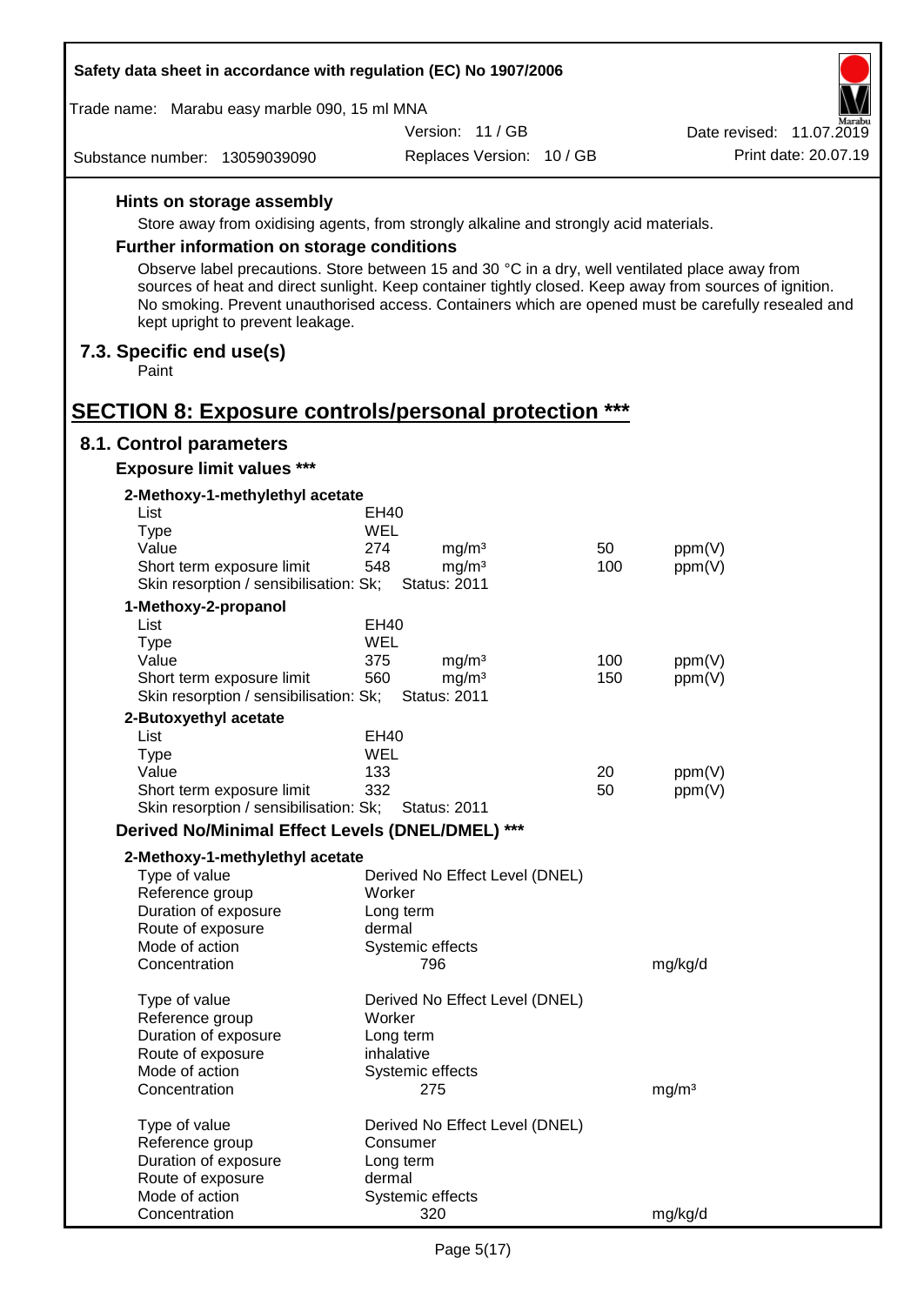| Safety data sheet in accordance with regulation (EC) No 1907/2006 |                                             |                                                  |
|-------------------------------------------------------------------|---------------------------------------------|--------------------------------------------------|
| Trade name: Marabu easy marble 090, 15 ml MNA                     |                                             |                                                  |
| Substance number: 13059039090                                     | Version: 11/GB<br>Replaces Version: 10 / GB | Date revised: 11.07.2019<br>Print date: 20.07.19 |
|                                                                   |                                             |                                                  |
| Type of value                                                     | Derived No Effect Level (DNEL)              |                                                  |
| Reference group                                                   | Consumer                                    |                                                  |
| Duration of exposure                                              | Long term                                   |                                                  |
| Route of exposure                                                 | inhalative                                  |                                                  |
| Mode of action                                                    | Systemic effects                            |                                                  |
| Concentration                                                     | 33                                          | mg/m <sup>3</sup>                                |
| Type of value                                                     | Derived No Effect Level (DNEL)              |                                                  |
| Reference group                                                   | Consumer                                    |                                                  |
| Duration of exposure                                              | Long term                                   |                                                  |
| Route of exposure                                                 | inhalative                                  |                                                  |
| Mode of action                                                    | Local effects                               |                                                  |
| Concentration                                                     | 33                                          | mg/m <sup>3</sup>                                |
|                                                                   |                                             |                                                  |
| Type of value                                                     | Derived No Effect Level (DNEL)              |                                                  |
| Reference group                                                   | Consumer                                    |                                                  |
| Duration of exposure                                              | Long term                                   |                                                  |
| Route of exposure                                                 | oral                                        |                                                  |
| Mode of action                                                    | Systemic effects                            |                                                  |
| Concentration                                                     | 36                                          | mg/kg/d                                          |
| Type of value                                                     | Derived No Effect Level (DNEL)              |                                                  |
| Reference group                                                   | Worker                                      |                                                  |
| Duration of exposure                                              | Lifetime                                    |                                                  |
| Route of exposure                                                 | inhalative                                  |                                                  |
| Mode of action                                                    | Local effects                               |                                                  |
| Concentration                                                     | 550                                         | mg/m <sup>3</sup>                                |
|                                                                   |                                             |                                                  |
| 2-Butoxyethyl acetate                                             |                                             |                                                  |
| Reference substance                                               | 2-Butoxyethyl acetate                       |                                                  |
| Type of value                                                     | Derived No Effect Level (DNEL)              |                                                  |
| Reference group                                                   | Worker                                      |                                                  |
| Duration of exposure<br>Route of exposure                         | Long term                                   |                                                  |
| Mode of action                                                    | inhalative                                  |                                                  |
| Concentration                                                     | Systemic effects<br>133                     | mg/m <sup>3</sup>                                |
|                                                                   |                                             |                                                  |
|                                                                   | 2-Butoxyethyl acetate                       |                                                  |
| Type of value                                                     | Derived No Effect Level (DNEL)              |                                                  |
| Reference group                                                   | Worker                                      |                                                  |
| Duration of exposure                                              | Short term                                  |                                                  |
| Route of exposure                                                 | inhalative                                  |                                                  |
| Mode of action                                                    | Local effects                               |                                                  |
| Concentration                                                     | 333                                         | mg/m <sup>3</sup>                                |
|                                                                   | 2-Butoxyethyl acetate                       |                                                  |
| Type of value                                                     | Derived No Effect Level (DNEL)              |                                                  |
| Reference group                                                   | Worker                                      |                                                  |
| Duration of exposure                                              | Long term                                   |                                                  |
| Route of exposure                                                 | dermal                                      |                                                  |
| Mode of action                                                    | Systemic effects                            |                                                  |
| Concentration                                                     | 169                                         | mg/kg/d                                          |
|                                                                   |                                             |                                                  |
|                                                                   | 2-Butoxyethyl acetate                       |                                                  |
| Type of value                                                     | Derived No Effect Level (DNEL)              |                                                  |
| Reference group                                                   | Worker                                      |                                                  |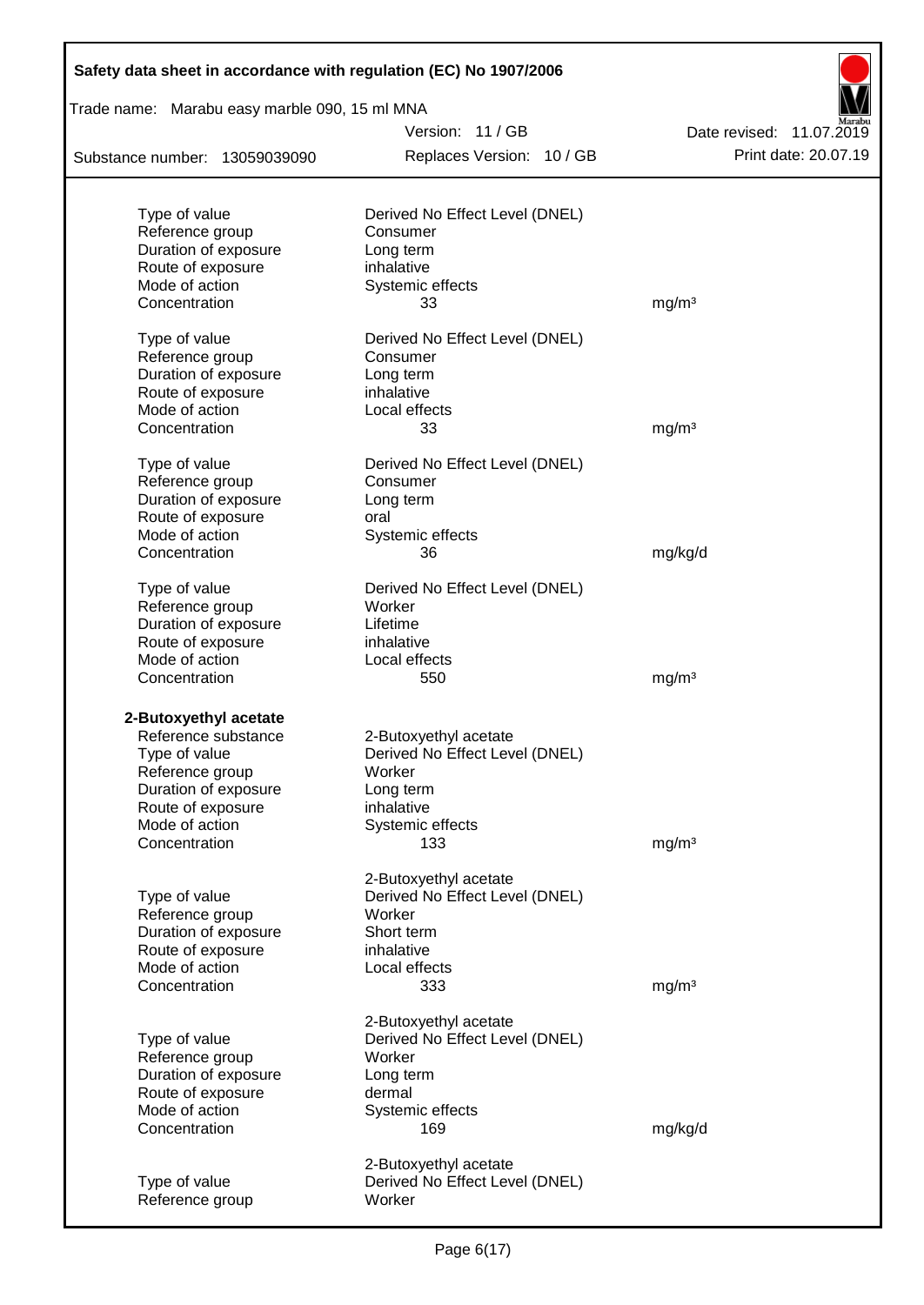| Safety data sheet in accordance with regulation (EC) No 1907/2006 |                                                             |                          |
|-------------------------------------------------------------------|-------------------------------------------------------------|--------------------------|
| Trade name: Marabu easy marble 090, 15 ml MNA                     |                                                             |                          |
|                                                                   | Version: 11/GB                                              | Date revised: 11.07.2019 |
| Substance number: 13059039090                                     | Replaces Version: 10 / GB                                   | Print date: 20.07.19     |
| Duration of exposure                                              | Short term                                                  |                          |
| Route of exposure                                                 | dermal                                                      |                          |
| Mode of action<br>Concentration                                   | Systemic effects<br>120                                     | mg/kg/d                  |
|                                                                   |                                                             |                          |
|                                                                   | 2-Butoxyethyl acetate                                       |                          |
| Type of value<br>Reference group                                  | Derived No Effect Level (DNEL)<br><b>General Population</b> |                          |
| Duration of exposure                                              | Long term                                                   |                          |
| Route of exposure                                                 | inhalative                                                  |                          |
| Mode of action                                                    | Systemic effects                                            |                          |
| Concentration                                                     | 80                                                          | mg/m <sup>3</sup>        |
|                                                                   | 2-Butoxyethyl acetate                                       |                          |
| Type of value                                                     | Derived No Effect Level (DNEL)                              |                          |
| Reference group                                                   | <b>General Population</b>                                   |                          |
| Duration of exposure<br>Route of exposure                         | Short term<br>inhalative                                    |                          |
| Mode of action                                                    | Local effects                                               |                          |
| Concentration                                                     | 200                                                         | mg/m <sup>3</sup>        |
|                                                                   |                                                             |                          |
|                                                                   | 2-Butoxyethyl acetate                                       |                          |
| Type of value<br>Reference group                                  | Derived No Effect Level (DNEL)<br><b>General Population</b> |                          |
| Duration of exposure                                              | Long term                                                   |                          |
| Route of exposure                                                 | dermal                                                      |                          |
| Mode of action                                                    | Systemic effects                                            |                          |
| Concentration                                                     | 102                                                         | mg/kg/d                  |
|                                                                   | 2-Butoxyethyl acetate                                       |                          |
| Type of value                                                     | Derived No Effect Level (DNEL)                              |                          |
| Reference group                                                   | <b>General Population</b>                                   |                          |
| Duration of exposure<br>Route of exposure                         | Short term<br>dermal                                        |                          |
| Mode of action                                                    | Systemic effects                                            |                          |
| Concentration                                                     | 72                                                          | mg/kg/d                  |
|                                                                   |                                                             |                          |
|                                                                   | 2-Butoxyethyl acetate                                       |                          |
| Type of value<br>Reference group                                  | Derived No Effect Level (DNEL)<br><b>General Population</b> |                          |
| Duration of exposure                                              | Long term                                                   |                          |
| Route of exposure                                                 | oral                                                        |                          |
| Mode of action                                                    | Systemic effects                                            |                          |
| Concentration                                                     | 8,6                                                         | mg/kg/d                  |
|                                                                   | 2-Butoxyethyl acetate                                       |                          |
| Type of value                                                     | Derived No Effect Level (DNEL)                              |                          |
| Reference group                                                   | <b>General Population</b>                                   |                          |
| Duration of exposure                                              | Short term                                                  |                          |
| Route of exposure<br>Mode of action                               | oral<br>Systemic effects                                    |                          |
| Concentration                                                     | 36                                                          | mg/kg/d                  |
| 1-Methoxy-2-propanol                                              |                                                             |                          |
| Type of value                                                     | Derived No Effect Level (DNEL)                              |                          |
| Reference group                                                   | Worker                                                      |                          |
| Duration of exposure                                              | Acute                                                       |                          |
|                                                                   |                                                             |                          |

Г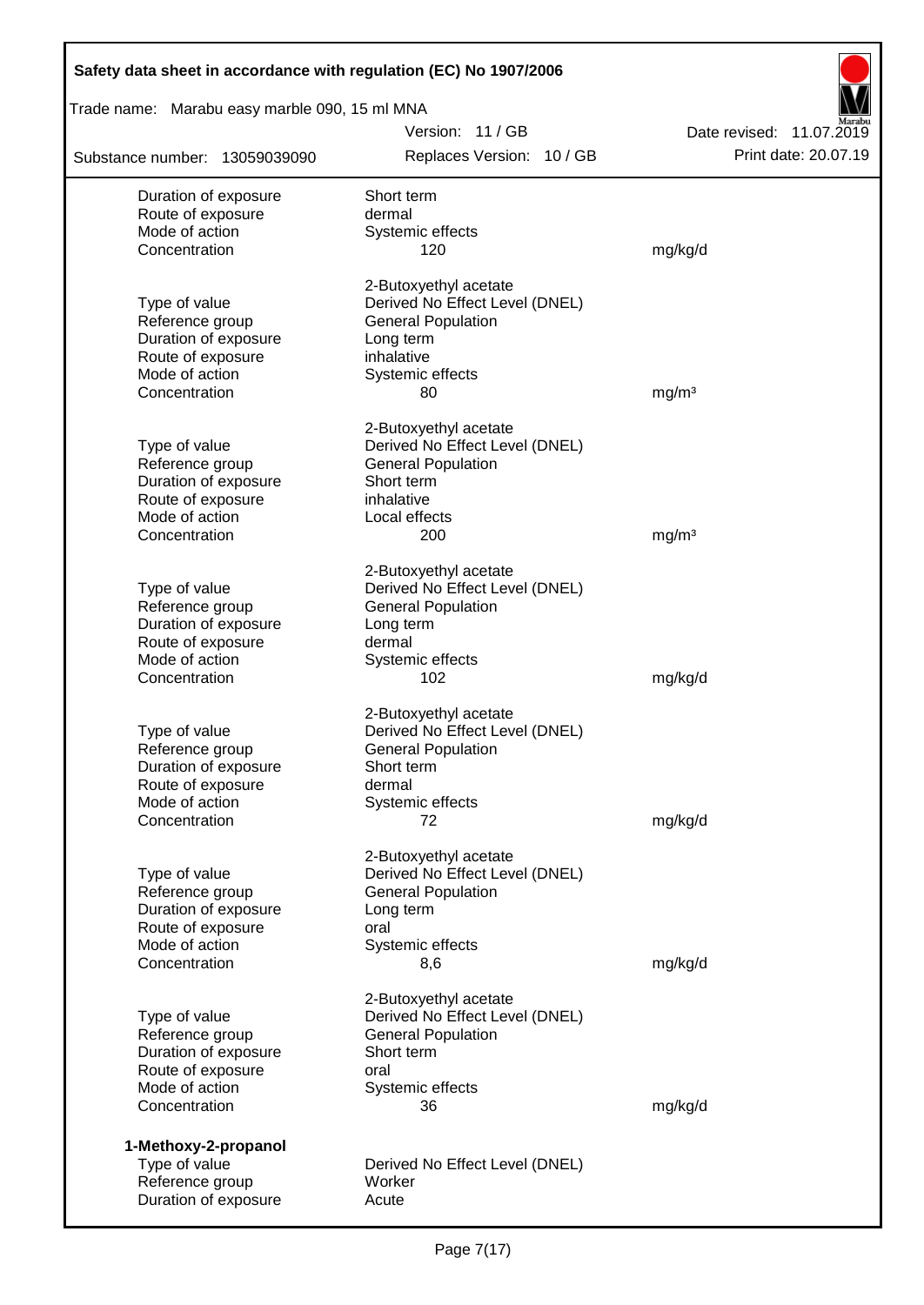| Safety data sheet in accordance with regulation (EC) No 1907/2006 |                                                                      |                          |
|-------------------------------------------------------------------|----------------------------------------------------------------------|--------------------------|
| Trade name: Marabu easy marble 090, 15 ml MNA                     |                                                                      |                          |
|                                                                   | Version: 11 / GB                                                     | Date revised: 11.07.2019 |
| Substance number: 13059039090                                     | Replaces Version: 10 / GB                                            | Print date: 20.07.19     |
| Route of exposure                                                 | inhalative                                                           |                          |
| Mode of action                                                    | Local effects                                                        |                          |
| Concentration                                                     | 553,5                                                                | mg/m <sup>3</sup>        |
| Type of value                                                     | Derived No Effect Level (DNEL)                                       |                          |
| Reference group                                                   | Worker                                                               |                          |
| Duration of exposure                                              | Long term                                                            |                          |
| Route of exposure                                                 | dermal                                                               |                          |
| Mode of action<br>Concentration                                   | Systemic effects<br>50,6                                             | mg/person/               |
|                                                                   |                                                                      | d                        |
|                                                                   |                                                                      |                          |
| Type of value<br>Reference group                                  | Derived No Effect Level (DNEL)<br>Worker                             |                          |
| Duration of exposure                                              | Long term                                                            |                          |
| Route of exposure                                                 | inhalative                                                           |                          |
| Mode of action                                                    | Systemic effects                                                     |                          |
| Concentration                                                     | 369                                                                  | mg/m <sup>3</sup>        |
| Type of value                                                     | Derived No Effect Level (DNEL)                                       |                          |
| Reference group                                                   | <b>General Population</b>                                            |                          |
| Duration of exposure                                              | Long term                                                            |                          |
| Route of exposure                                                 | dermal                                                               |                          |
| Mode of action                                                    | Systemic effects                                                     |                          |
| Concentration                                                     | 18,1                                                                 | mg/kg                    |
| Type of value                                                     | Derived No Effect Level (DNEL)                                       |                          |
| Reference group                                                   | <b>General Population</b>                                            |                          |
| Duration of exposure                                              | Long term                                                            |                          |
| Route of exposure<br>Mode of action                               | inhalative<br>Systemic effects                                       |                          |
| Concentration                                                     | 43,9                                                                 | mg/m <sup>3</sup>        |
|                                                                   |                                                                      |                          |
| Type of value<br>Reference group                                  | Derived No Effect Level (DNEL)                                       |                          |
| Duration of exposure                                              | <b>General Population</b><br>Long term                               |                          |
| Route of exposure                                                 | oral                                                                 |                          |
| Mode of action                                                    | Systemic effects                                                     |                          |
| Concentration                                                     | 3,3                                                                  | mg/kg/d                  |
|                                                                   | Hydrocarbons, C9-C11, n-alkanes, isoalkanes, cyclics, < 2% aromatics |                          |
| Type of value                                                     | Derived No Effect Level (DNEL)                                       |                          |
| Reference group                                                   | Worker                                                               |                          |
| Duration of exposure                                              | Long term                                                            |                          |
| Route of exposure                                                 | dermal                                                               |                          |
| Mode of action<br>Concentration                                   | Systemic effects<br>300                                              | mg/kg                    |
|                                                                   |                                                                      |                          |
| Type of value                                                     | Derived No Effect Level (DNEL)                                       |                          |
| Reference group                                                   | Consumer                                                             |                          |
| Duration of exposure                                              | Long term                                                            |                          |
| Route of exposure<br>Mode of action                               | oral<br>Systemic effects                                             |                          |
| Concentration                                                     | 300                                                                  | mg/kg                    |
|                                                                   |                                                                      |                          |
| Type of value                                                     | Derived No Effect Level (DNEL)                                       |                          |
| Reference group                                                   | Consumer                                                             |                          |

 $\overline{\phantom{a}}$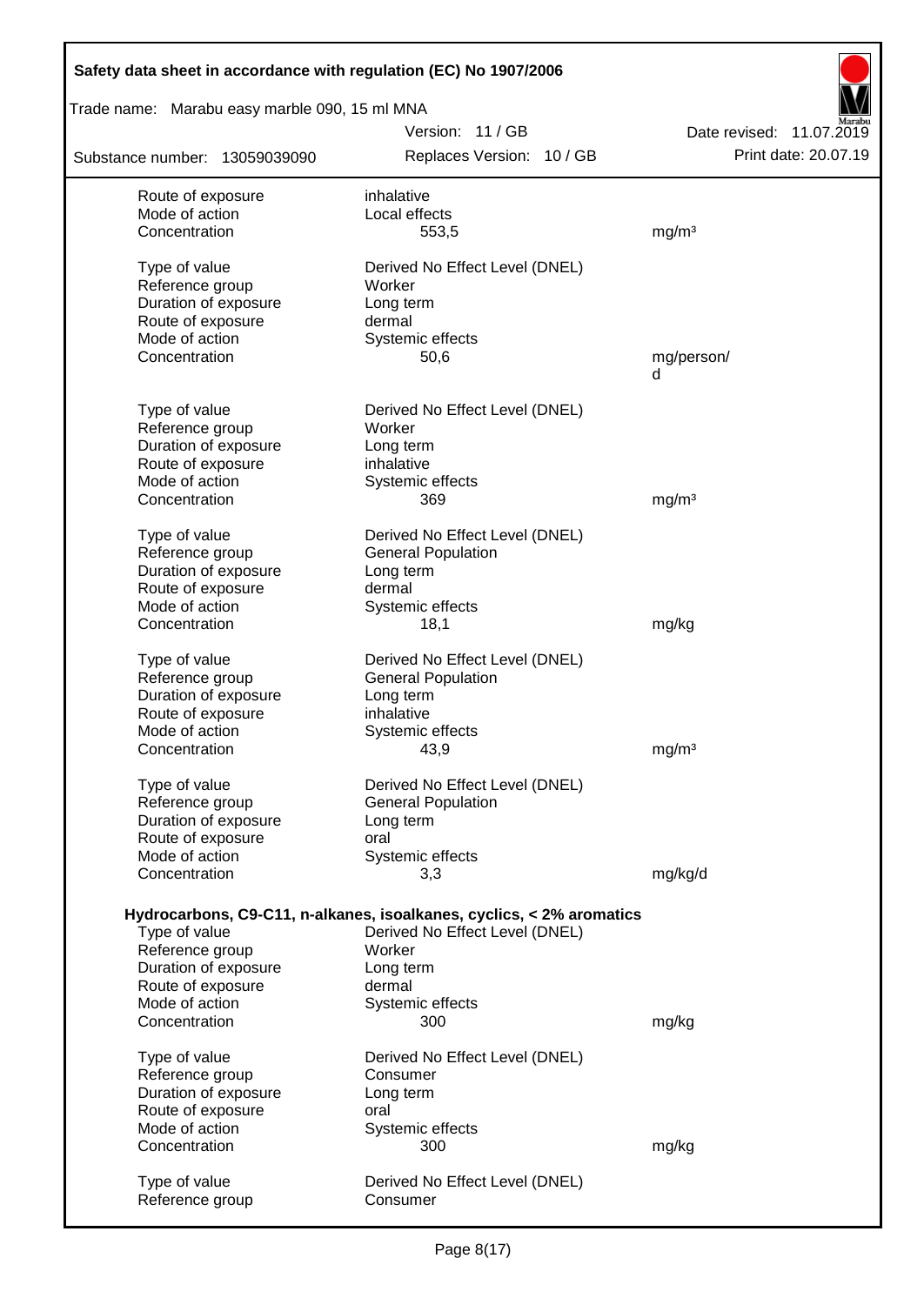| Safety data sheet in accordance with regulation (EC) No 1907/2006 |                                      |                          |
|-------------------------------------------------------------------|--------------------------------------|--------------------------|
| Trade name: Marabu easy marble 090, 15 ml MNA                     |                                      |                          |
|                                                                   | Version: 11/GB                       | Date revised: 11.07.2019 |
| Substance number: 13059039090                                     | Replaces Version: 10 / GB            | Print date: 20.07.19     |
| Duration of exposure                                              | Long term                            |                          |
| Route of exposure                                                 | dermal                               |                          |
| Mode of action                                                    | Systemic effects                     |                          |
| Concentration                                                     | 300                                  | mg/kg                    |
| Type of value                                                     | Derived No Effect Level (DNEL)       |                          |
| Reference group                                                   | Consumer                             |                          |
| Duration of exposure                                              | Long term                            |                          |
| Route of exposure                                                 | inhalative                           |                          |
| Mode of action                                                    | Systemic effects                     |                          |
| Concentration                                                     | 900                                  | mg/m <sup>3</sup>        |
| Type of value                                                     | Derived No Effect Level (DNEL)       |                          |
| Reference group                                                   | Worker                               |                          |
| Duration of exposure                                              | Long term                            |                          |
| Route of exposure                                                 | inhalative                           |                          |
| Mode of action                                                    | Systemic effects                     |                          |
| Concentration                                                     | 1500                                 | mg/m <sup>3</sup>        |
| <b>Predicted No Effect Concentration (PNEC)</b>                   |                                      |                          |
| 2-Methoxy-1-methylethyl acetate                                   |                                      |                          |
| Reference substance                                               | 2-Methoxy-1-methylethyl acetate      |                          |
| Type of value                                                     | <b>PNEC</b>                          |                          |
| <b>Type</b>                                                       | Freshwater                           |                          |
| Concentration                                                     | 0,635                                | mg/l                     |
| Type of value                                                     | <b>PNEC</b>                          |                          |
| <b>Type</b>                                                       | Freshwater sediment                  |                          |
| Concentration                                                     | 3,29                                 | mg/kg                    |
|                                                                   |                                      |                          |
| Type of value                                                     | <b>PNEC</b>                          |                          |
| Type                                                              | Soil                                 |                          |
| Concentration                                                     | 0,29                                 | mg/kg                    |
| Source                                                            | Literature value                     |                          |
| Type of value                                                     | <b>PNEC</b>                          |                          |
| <b>Type</b>                                                       | Sewage treatment plant (STP)         |                          |
| Concentration                                                     | 100                                  | mg/l                     |
| Source                                                            | Literature value                     |                          |
| Type of value                                                     | <b>PNEC</b>                          |                          |
| Type                                                              | Marine sediment                      |                          |
| Concentration                                                     | 0,329                                | mg/kg                    |
| Source                                                            | Literature value                     |                          |
| Type of value                                                     | <b>PNEC</b>                          |                          |
| <b>Type</b>                                                       | Saltwater                            |                          |
| Concentration                                                     | 0,0635                               | mg/l                     |
|                                                                   |                                      |                          |
| 2-Butoxyethyl acetate                                             |                                      |                          |
| Reference substance<br>Type of value                              | 2-Butoxyethyl acetate<br><b>PNEC</b> |                          |
| <b>Type</b>                                                       | Water                                |                          |
| Concentration                                                     | 0,304                                | mg/l                     |
| Source                                                            | Literature value                     |                          |
|                                                                   |                                      |                          |
|                                                                   | 2-Butoxyethyl acetate                |                          |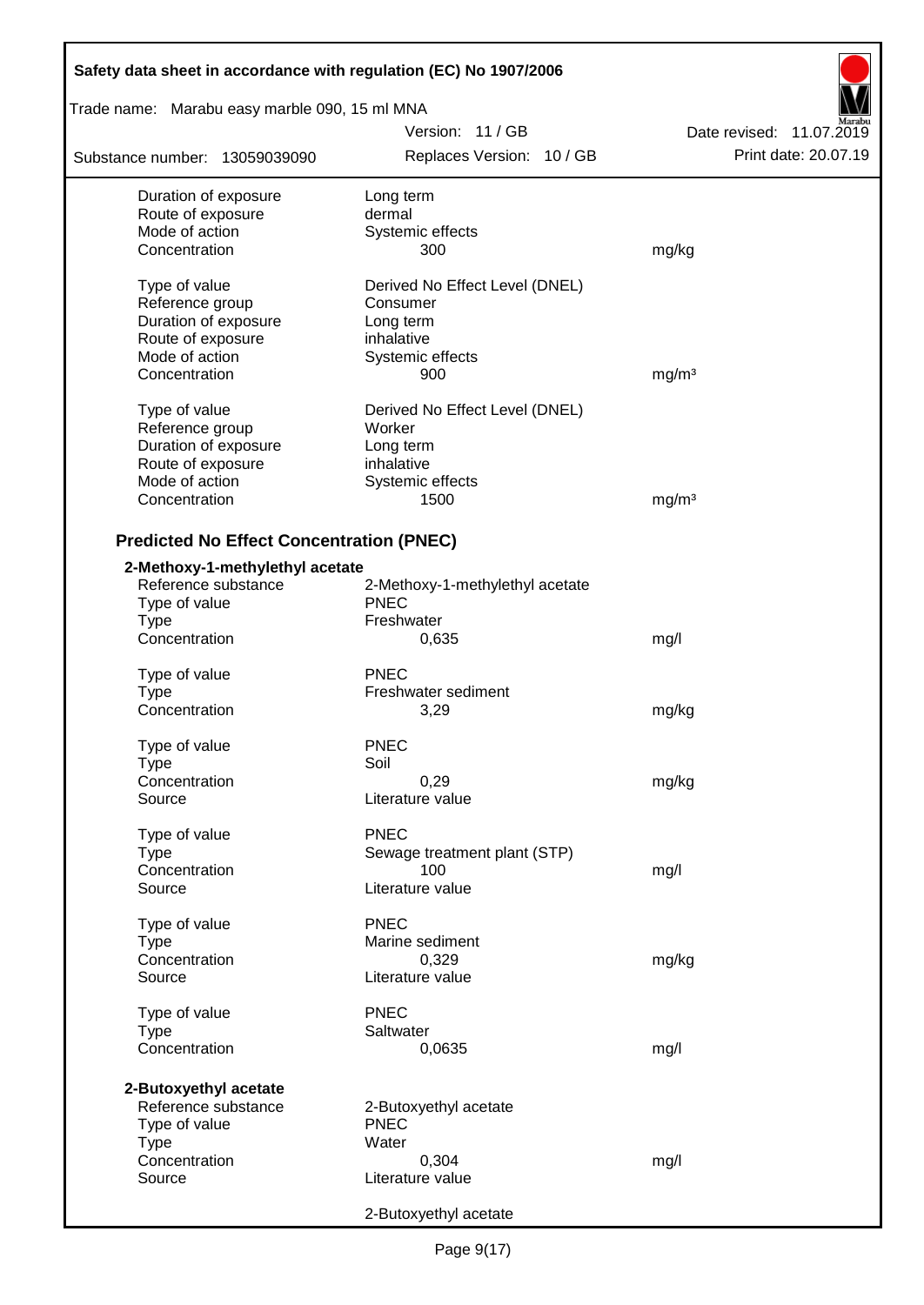| Trade name: Marabu easy marble 090, 15 ml MNA |                                      |                          |
|-----------------------------------------------|--------------------------------------|--------------------------|
|                                               | Version: 11 / GB                     | Date revised: 11.07.2019 |
| Substance number: 13059039090                 | Replaces Version: 10 / GB            | Print date: 20.07.19     |
| Type of value                                 | <b>PNEC</b>                          |                          |
| <b>Type</b>                                   | Aquatic                              |                          |
| Concentration                                 | 0,0304                               | g/l                      |
| Source                                        | Literature value                     |                          |
|                                               | 2-Butoxyethyl acetate                |                          |
| Type of value                                 | <b>PNEC</b>                          |                          |
| <b>Type</b>                                   | Sediment                             |                          |
| Concentration<br>Source                       | 2,03<br>Literature value             | mg/kg                    |
|                                               |                                      |                          |
|                                               | 2-Butoxyethyl acetate<br><b>PNEC</b> |                          |
| Type of value<br><b>Type</b>                  | Marine sediment                      |                          |
| Concentration                                 | 0,203                                | mg/kg                    |
| Source                                        | Literature value                     |                          |
|                                               | 2-Butoxyethyl acetate                |                          |
| Type of value                                 | <b>PNEC</b>                          |                          |
| <b>Type</b>                                   | Soil                                 |                          |
| Concentration                                 | 0,68                                 | mg/kg                    |
| Source                                        | Literature value                     |                          |
| 1-Methoxy-2-propanol                          |                                      |                          |
| Type of value                                 | PNEC                                 |                          |
| <b>Type</b>                                   | Freshwater                           |                          |
| Concentration                                 | 10                                   | mg/l                     |
| Type of value                                 | <b>PNEC</b>                          |                          |
| <b>Type</b>                                   | Water                                |                          |
| Concentration                                 | 41,6                                 | mg/kg                    |
| Type of value                                 | <b>PNEC</b>                          |                          |
| <b>Type</b>                                   | Sediment                             |                          |
| Concentration                                 | 41,6                                 | mg/kg                    |
| Type of value                                 | PNEC                                 |                          |
| <b>Type</b>                                   | Marine sediment                      |                          |
| Concentration                                 | 4,17                                 | mg/kg                    |
| Type of value                                 | <b>PNEC</b>                          |                          |
| <b>Type</b>                                   | Soil                                 |                          |
| Concentration                                 | 2,47                                 | mg/kg                    |
| Type of value                                 | <b>PNEC</b>                          |                          |
| <b>Type</b>                                   | Sewage treatment plant (STP)         |                          |
| Concentration                                 | 100                                  | mg/l                     |

## **8.2. Exposure controls**

### **Exposure controls**

Provide adequate ventilation. Where reasonably practicable this should be achieved by the use of local exhaust ventilation and good general extraction. If these are not sufficient to maintain concentrations of particulates and solvent vapour below the OEL, suitable respiratory protection must be worn.

### **Respiratory protection**

If workers are exposed to concentrations above the exposure limit they must use appropriate, certified respirators. Full mask, filter A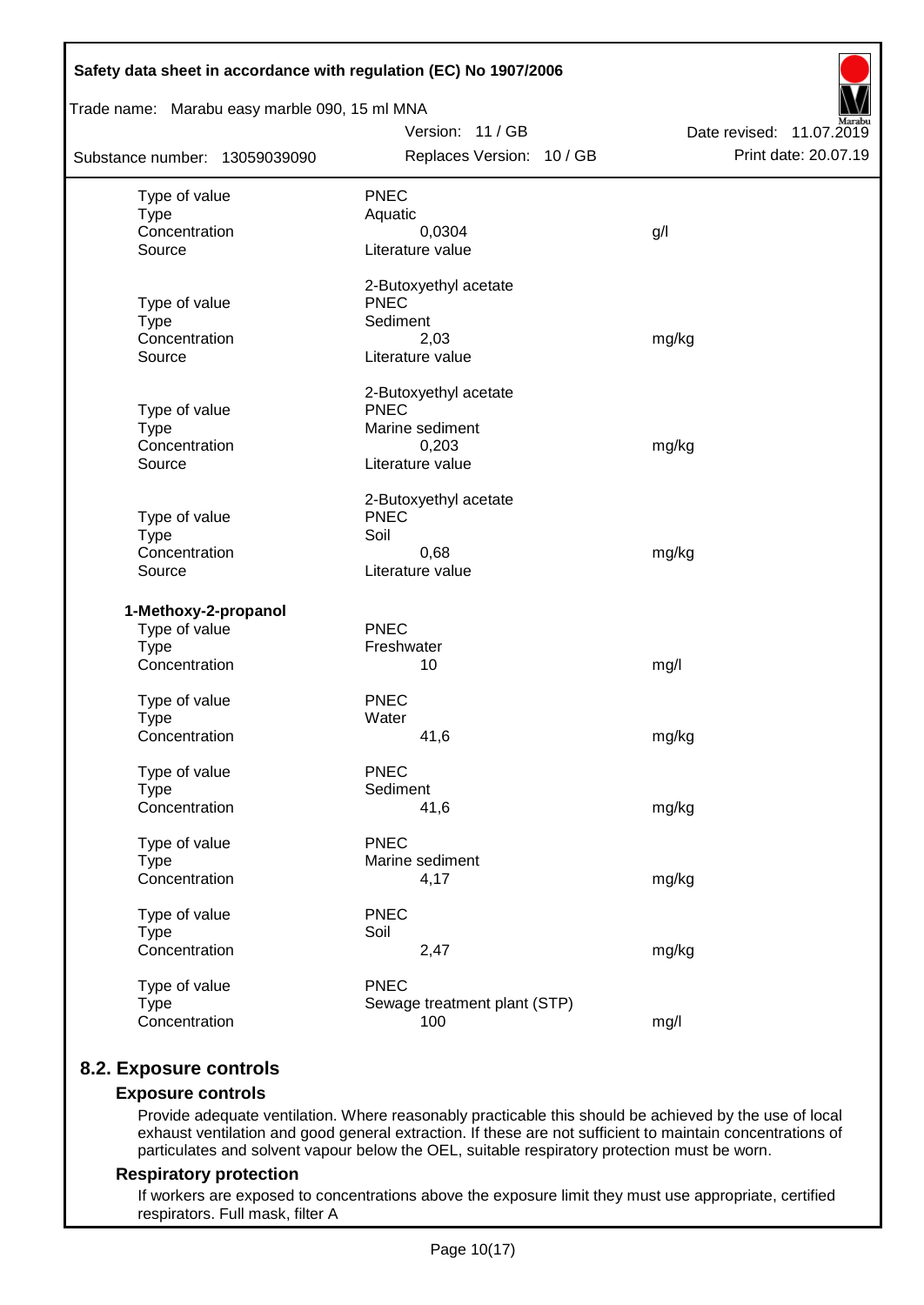| Safety data sheet in accordance with regulation (EC) No 1907/2006                                                                   |                                               |                           |                 |                          |
|-------------------------------------------------------------------------------------------------------------------------------------|-----------------------------------------------|---------------------------|-----------------|--------------------------|
| Trade name: Marabu easy marble 090, 15 ml MNA                                                                                       |                                               |                           |                 |                          |
|                                                                                                                                     | Version: 11/GB                                |                           |                 | Date revised: 11.07.2019 |
| Substance number: 13059039090                                                                                                       |                                               | Replaces Version: 10 / GB |                 | Print date: 20.07.19     |
| <b>Hand protection</b>                                                                                                              |                                               |                           |                 |                          |
| There is no one glove material or combination of materials that will give unlimited resistance to any                               |                                               |                           |                 |                          |
| individual or combination of chemicals.                                                                                             |                                               |                           |                 |                          |
| For prolonged or repeated handling nitrile rubber gloves with textile undergloves are required.                                     |                                               |                           |                 |                          |
| Material thickness<br>Breakthrough time                                                                                             | 0,5<br>$\,>$<br>mm<br>30<br>min<br>$\epsilon$ |                           |                 |                          |
| The breakthrough time must be greater than the end use time of the product.                                                         |                                               |                           |                 |                          |
| The instructions and information provided by the glove manufacturer on use, storage, maintenance and                                |                                               |                           |                 |                          |
| replacement must be followed.<br>Gloves should be replaced regularly and if there is any sign of damage to the glove material.      |                                               |                           |                 |                          |
| Always ensure that gloves are free from defects and that they are stored and used correctly.                                        |                                               |                           |                 |                          |
| The performance or effectiveness of the glove may be reduced by physical/ chemical damage and poor                                  |                                               |                           |                 |                          |
| maintenance.                                                                                                                        |                                               |                           |                 |                          |
| Barrier creams may help to protect the exposed areas of the skin, they should however not be applied<br>once exposure has occurred. |                                               |                           |                 |                          |
| Eye protection                                                                                                                      |                                               |                           |                 |                          |
| Use safety eyewear designed to protect against splash of liquids.                                                                   |                                               |                           |                 |                          |
| <b>Body protection</b>                                                                                                              |                                               |                           |                 |                          |
| Cotton or cotton/synthetic overalls or coveralls are normally suitable.                                                             |                                               |                           |                 |                          |
|                                                                                                                                     |                                               |                           |                 |                          |
| <b>SECTION 9: Physical and chemical properties</b>                                                                                  |                                               |                           |                 |                          |
| 9.1. Information on basic physical and chemical properties                                                                          |                                               |                           |                 |                          |
| <b>Form</b>                                                                                                                         | liquid                                        |                           |                 |                          |
| <b>Colour</b>                                                                                                                       | coloured                                      |                           |                 |                          |
| <b>Odour</b>                                                                                                                        | solvent-like                                  |                           |                 |                          |
| <b>Odour threshold</b>                                                                                                              |                                               |                           |                 |                          |
| Remarks                                                                                                                             | No data available                             |                           |                 |                          |
| pH value                                                                                                                            |                                               |                           |                 |                          |
| Remarks                                                                                                                             | Not applicable                                |                           |                 |                          |
| <b>Melting point</b>                                                                                                                |                                               |                           |                 |                          |
| <b>Remarks</b>                                                                                                                      | not determined                                |                           |                 |                          |
| <b>Freezing point</b>                                                                                                               |                                               |                           |                 |                          |
| Remarks                                                                                                                             | not determined                                |                           |                 |                          |
| Initial boiling point and boiling range                                                                                             |                                               |                           |                 |                          |
| Value                                                                                                                               | 120<br>appr.                                  |                           | $^{\circ}C$     |                          |
| Pressure<br>Source                                                                                                                  | 1.013<br>Literature value                     | hPa                       |                 |                          |
| <b>Flash point</b>                                                                                                                  |                                               |                           |                 |                          |
| Value                                                                                                                               | 30                                            |                           | $\rm ^{\circ}C$ |                          |
| Method                                                                                                                              | ASTM D 6450 (CCCFP)                           |                           |                 |                          |
| Evaporation rate (ether $= 1$ ) :                                                                                                   |                                               |                           |                 |                          |
| Remarks                                                                                                                             | not determined                                |                           |                 |                          |
| Flammability (solid, gas)                                                                                                           |                                               |                           |                 |                          |
| Not applicable                                                                                                                      |                                               |                           |                 |                          |
| Upper/lower flammability or explosive limits                                                                                        |                                               |                           |                 |                          |
| Lower explosion limit                                                                                                               | 0,7<br>appr.                                  |                           | %(V)            |                          |
| Upper explosion limit                                                                                                               | 13,7<br>appr.                                 |                           | %(V)            |                          |
| Source                                                                                                                              | Literature value                              |                           |                 |                          |

**Vapour pressure**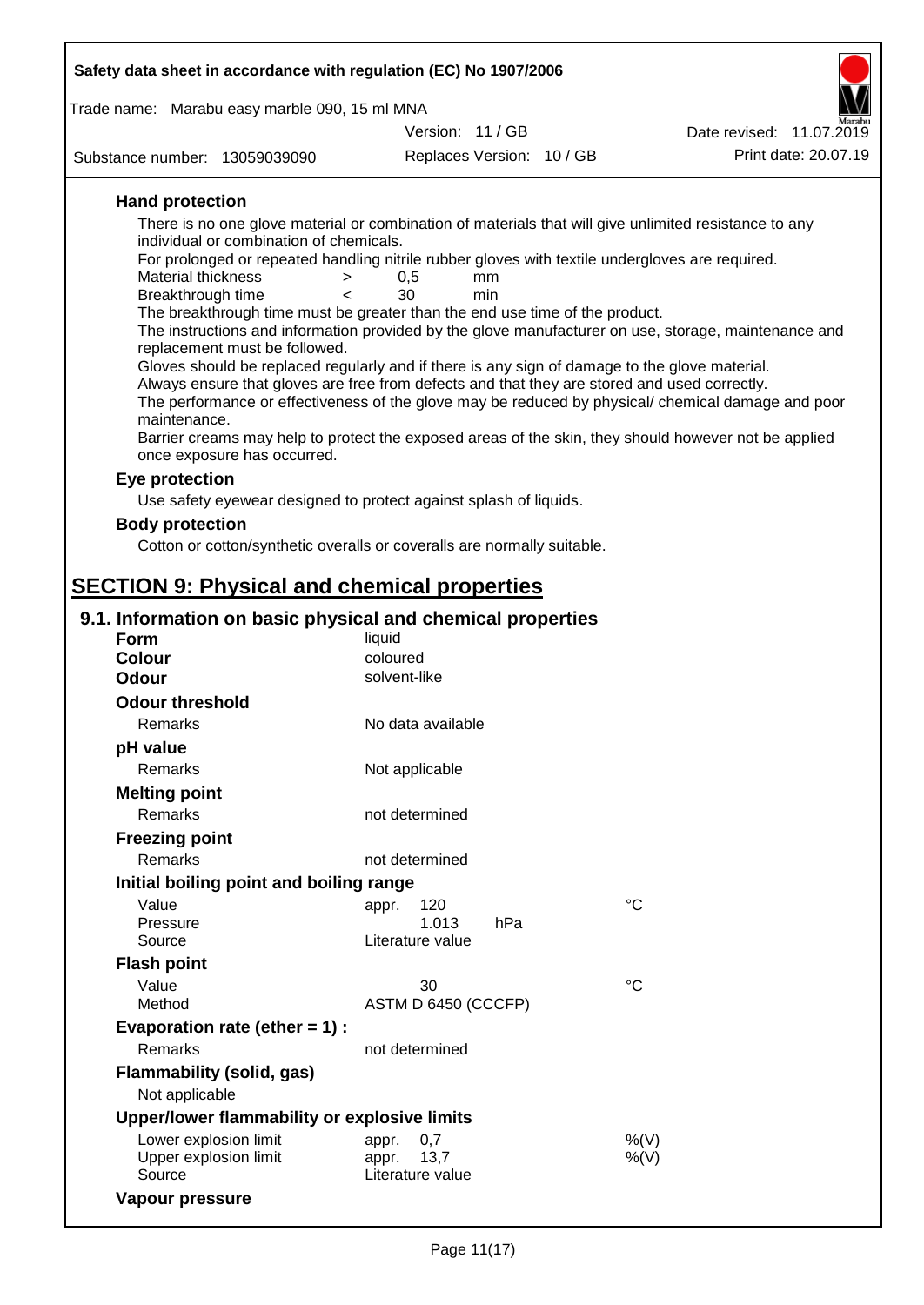| Safety data sheet in accordance with regulation (EC) No 1907/2006 |                           |                 |    |                   |                             |
|-------------------------------------------------------------------|---------------------------|-----------------|----|-------------------|-----------------------------|
| Trade name: Marabu easy marble 090, 15 ml MNA                     |                           |                 |    |                   |                             |
|                                                                   | Version: 11 / GB          |                 |    |                   | Date revised:<br>11.07.2019 |
| Substance number: 13059039090                                     | Replaces Version: 10 / GB |                 |    |                   | Print date: 20.07.19        |
| Value                                                             | 8                         |                 |    | hPa               |                             |
| Temperature                                                       | 20                        | $\rm ^{\circ}C$ |    |                   |                             |
| Method                                                            | calculated                |                 |    |                   |                             |
| <b>Vapour density</b>                                             |                           |                 |    |                   |                             |
| <b>Remarks</b>                                                    | not determined            |                 |    |                   |                             |
| <b>Density</b>                                                    |                           |                 |    |                   |                             |
| Value                                                             | 1,06                      |                 |    | g/cm <sup>3</sup> |                             |
| Temperature                                                       | 20                        | $^{\circ}C$     |    |                   |                             |
| Method                                                            | <b>DIN EN ISO 2811</b>    |                 |    |                   |                             |
| Solubility in water                                               |                           |                 |    |                   |                             |
| Remarks                                                           | partially miscible        |                 |    |                   |                             |
| <b>Partition coefficient: n-octanol/water</b>                     |                           |                 |    |                   |                             |
| Remarks                                                           | Not applicable            |                 |    |                   |                             |
| Ignition temperature                                              |                           |                 |    |                   |                             |
| Value                                                             | 200<br>appr.              |                 |    | $\rm ^{\circ}C$   |                             |
| Source                                                            | Literature value          |                 |    |                   |                             |
| <b>Viscosity</b>                                                  |                           |                 |    |                   |                             |
| dynamic                                                           |                           |                 |    |                   |                             |
| Value                                                             | 30                        | to              | 50 | mPa.s             |                             |
| Temperature                                                       | 40                        | $\rm ^{\circ}C$ |    |                   |                             |
| <b>Efflux time</b>                                                |                           |                 |    |                   |                             |
| Value                                                             | 25                        | to              | 70 | S                 |                             |
| Temperature                                                       | 20                        | $\rm ^{\circ}C$ |    |                   |                             |
| Method                                                            | DIN 53211 4 mm            |                 |    |                   |                             |
| <b>Explosive properties</b>                                       |                           |                 |    |                   |                             |
| evaluation                                                        | no                        |                 |    |                   |                             |
| <b>Oxidising properties</b>                                       |                           |                 |    |                   |                             |
| evaluation                                                        | None known                |                 |    |                   |                             |
| 9.2. Other information                                            |                           |                 |    |                   |                             |

## **Other information**

The physical specifications are approximate values and refer to the used safety relevant component(s).

# **SECTION 10: Stability and reactivity**

### **10.1. Reactivity**

No hazardous reactions when stored and handled according to prescribed instructions.

### **10.2. Chemical stability**

Stable under recommended storage and handling conditions (see section 7).

### **10.3. Possibility of hazardous reactions**

Keep away from oxidising agents, strongly alkaline and strongly acid materials in order to avoid exothermic reactions.

## **10.4. Conditions to avoid**

When exposed to high temperatures may produce hazardous decomposition products.

### **10.5. Incompatible materials**

No hazardous reactions when stored and handled according to prescribed instructions.

### **10.6. Hazardous decomposition products**

See chapter 5.2 (Firefighting measures - Special hazards arising from the substance or mixture).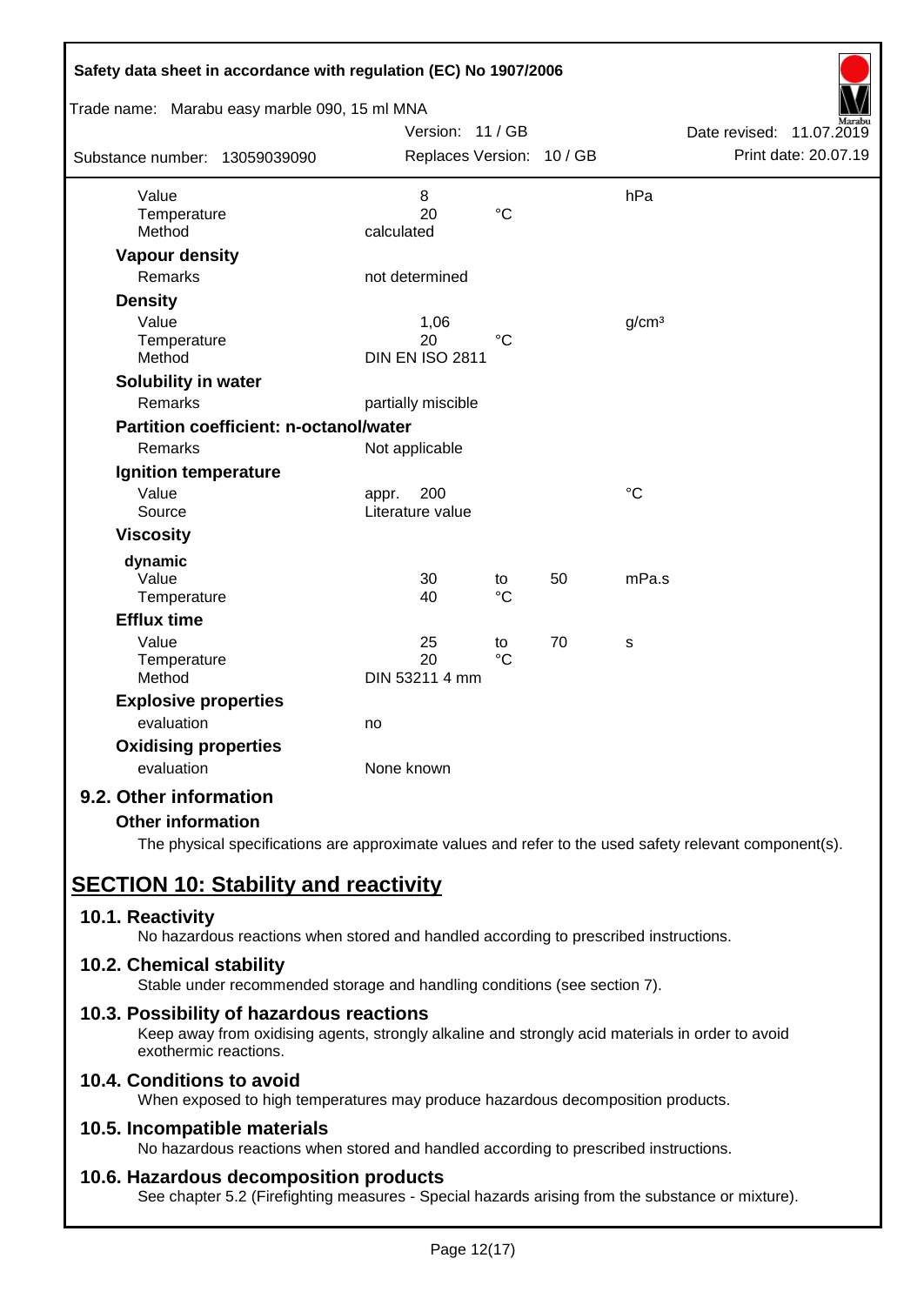| Trade name: Marabu easy marble 090, 15 ml MNA<br>Version: 11 / GB<br>Date revised: 11.07.2019<br>Print date: 20.07.19<br>Replaces Version: 10 / GB<br>Substance number: 13059039090<br><b>SECTION 11: Toxicological information</b><br>11.1. Information on toxicological effects<br><b>Acute oral toxicity (Components)</b><br>1-Methoxy-2-propanol<br>Species<br>rat<br>LD50<br>5200<br>mg/kg<br><b>Acute dermal toxicity (Components)</b><br>1-Methoxy-2-propanol<br>rabbit<br>Species<br>LD50<br>14000<br>mg/kg<br><b>Acute inhalational toxicity</b>                                                                                                                                                                                        |  |
|--------------------------------------------------------------------------------------------------------------------------------------------------------------------------------------------------------------------------------------------------------------------------------------------------------------------------------------------------------------------------------------------------------------------------------------------------------------------------------------------------------------------------------------------------------------------------------------------------------------------------------------------------------------------------------------------------------------------------------------------------|--|
|                                                                                                                                                                                                                                                                                                                                                                                                                                                                                                                                                                                                                                                                                                                                                  |  |
|                                                                                                                                                                                                                                                                                                                                                                                                                                                                                                                                                                                                                                                                                                                                                  |  |
|                                                                                                                                                                                                                                                                                                                                                                                                                                                                                                                                                                                                                                                                                                                                                  |  |
|                                                                                                                                                                                                                                                                                                                                                                                                                                                                                                                                                                                                                                                                                                                                                  |  |
|                                                                                                                                                                                                                                                                                                                                                                                                                                                                                                                                                                                                                                                                                                                                                  |  |
|                                                                                                                                                                                                                                                                                                                                                                                                                                                                                                                                                                                                                                                                                                                                                  |  |
|                                                                                                                                                                                                                                                                                                                                                                                                                                                                                                                                                                                                                                                                                                                                                  |  |
|                                                                                                                                                                                                                                                                                                                                                                                                                                                                                                                                                                                                                                                                                                                                                  |  |
|                                                                                                                                                                                                                                                                                                                                                                                                                                                                                                                                                                                                                                                                                                                                                  |  |
|                                                                                                                                                                                                                                                                                                                                                                                                                                                                                                                                                                                                                                                                                                                                                  |  |
|                                                                                                                                                                                                                                                                                                                                                                                                                                                                                                                                                                                                                                                                                                                                                  |  |
|                                                                                                                                                                                                                                                                                                                                                                                                                                                                                                                                                                                                                                                                                                                                                  |  |
|                                                                                                                                                                                                                                                                                                                                                                                                                                                                                                                                                                                                                                                                                                                                                  |  |
|                                                                                                                                                                                                                                                                                                                                                                                                                                                                                                                                                                                                                                                                                                                                                  |  |
|                                                                                                                                                                                                                                                                                                                                                                                                                                                                                                                                                                                                                                                                                                                                                  |  |
| Remarks<br>Based on available data, the classification criteria are not met.                                                                                                                                                                                                                                                                                                                                                                                                                                                                                                                                                                                                                                                                     |  |
| <b>Skin corrosion/irritation</b>                                                                                                                                                                                                                                                                                                                                                                                                                                                                                                                                                                                                                                                                                                                 |  |
| Remarks<br>Based on available data, the classification criteria are not met.                                                                                                                                                                                                                                                                                                                                                                                                                                                                                                                                                                                                                                                                     |  |
| Serious eye damage/irritation                                                                                                                                                                                                                                                                                                                                                                                                                                                                                                                                                                                                                                                                                                                    |  |
| Remarks<br>Based on available data, the classification criteria are not met.                                                                                                                                                                                                                                                                                                                                                                                                                                                                                                                                                                                                                                                                     |  |
| <b>Sensitization</b>                                                                                                                                                                                                                                                                                                                                                                                                                                                                                                                                                                                                                                                                                                                             |  |
| Remarks<br>Based on available data, the classification criteria are not met.                                                                                                                                                                                                                                                                                                                                                                                                                                                                                                                                                                                                                                                                     |  |
| <b>Mutagenicity</b>                                                                                                                                                                                                                                                                                                                                                                                                                                                                                                                                                                                                                                                                                                                              |  |
| Remarks<br>Based on available data, the classification criteria are not met.                                                                                                                                                                                                                                                                                                                                                                                                                                                                                                                                                                                                                                                                     |  |
| <b>Reproductive toxicity</b>                                                                                                                                                                                                                                                                                                                                                                                                                                                                                                                                                                                                                                                                                                                     |  |
| Remarks<br>Based on available data, the classification criteria are not met.                                                                                                                                                                                                                                                                                                                                                                                                                                                                                                                                                                                                                                                                     |  |
| Carcinogenicity                                                                                                                                                                                                                                                                                                                                                                                                                                                                                                                                                                                                                                                                                                                                  |  |
| Based on available data, the classification criteria are not met.<br>Remarks                                                                                                                                                                                                                                                                                                                                                                                                                                                                                                                                                                                                                                                                     |  |
| <b>Specific Target Organ Toxicity (STOT)</b>                                                                                                                                                                                                                                                                                                                                                                                                                                                                                                                                                                                                                                                                                                     |  |
| <b>Single exposure</b>                                                                                                                                                                                                                                                                                                                                                                                                                                                                                                                                                                                                                                                                                                                           |  |
| <b>Remarks</b><br>The classification criteria are met.                                                                                                                                                                                                                                                                                                                                                                                                                                                                                                                                                                                                                                                                                           |  |
| evaluation<br>May cause drowsiness or dizziness.                                                                                                                                                                                                                                                                                                                                                                                                                                                                                                                                                                                                                                                                                                 |  |
| <b>Repeated exposure</b><br>Remarks<br>Based on available data, the classification criteria are not met.                                                                                                                                                                                                                                                                                                                                                                                                                                                                                                                                                                                                                                         |  |
| <b>Aspiration hazard</b>                                                                                                                                                                                                                                                                                                                                                                                                                                                                                                                                                                                                                                                                                                                         |  |
| Based on available data, the classification criteria are not met.                                                                                                                                                                                                                                                                                                                                                                                                                                                                                                                                                                                                                                                                                |  |
| <b>Experience in practice</b>                                                                                                                                                                                                                                                                                                                                                                                                                                                                                                                                                                                                                                                                                                                    |  |
| Exposure to component solvents vapours concentration in excess of the stated occupational exposure<br>limit may result in adverse health effects such as mucous membrane and respiratory system irritation<br>and adverse effects on kidney, liver and central nervous system. Symptoms and signs include headache,<br>dizziness, fatigue, muscular weakness, drowsiness and in extreme cases, loss of consciousness.<br>Solvents may cause some of the above effects by absorption through the skin. Repeated or prolonged<br>contact with the mixture may cause removal of natural fat from the skin resulting in non-allergic contact<br>dermatitis and absorption through the skin. The liquid splashed in the eyes may cause irritation and |  |

reversible damage. Ingestion may cause nausea, diarrhoea and vomiting. This takes into account, where known, delayed and immediate effects and also chronic effects of components from short-term and long-term exposure by oral, inhalation and dermal routes of exposure and eye contact.

### **Other information**

There are no data available on the mixture itself.

The mixture has been assessed following the additivity method of the GHS/CLP Regulation (EC) No 1272/2008.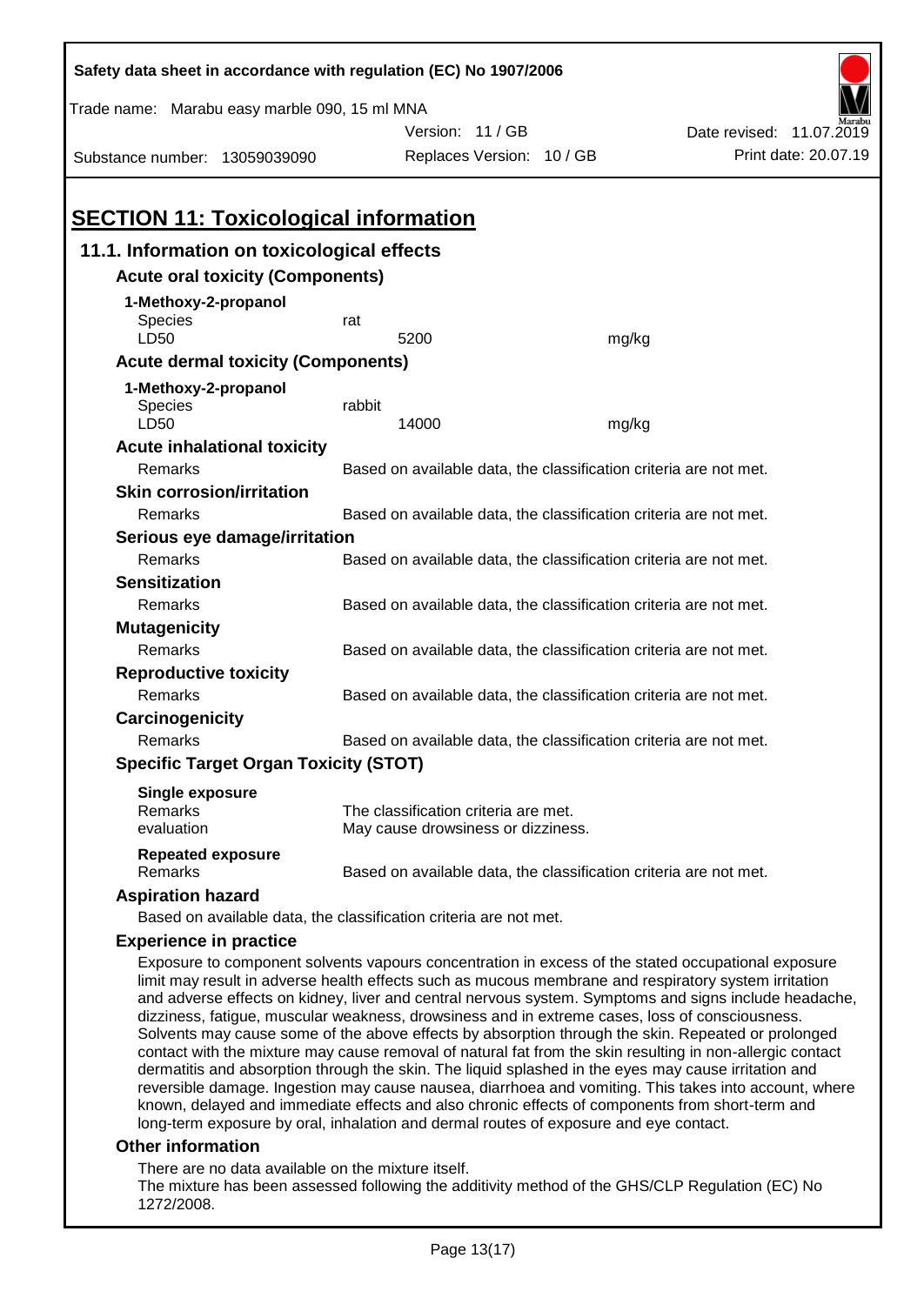| Safety data sheet in accordance with regulation (EC) No 1907/2006                                                                                                                              |                                      |                           |                                                         |                                                                                                  |
|------------------------------------------------------------------------------------------------------------------------------------------------------------------------------------------------|--------------------------------------|---------------------------|---------------------------------------------------------|--------------------------------------------------------------------------------------------------|
| Trade name: Marabu easy marble 090, 15 ml MNA                                                                                                                                                  |                                      |                           |                                                         |                                                                                                  |
|                                                                                                                                                                                                |                                      | Version: 11 / GB          |                                                         | Date revised: 11.07.2019                                                                         |
| Substance number: 13059039090                                                                                                                                                                  |                                      | Replaces Version: 10 / GB |                                                         | Print date: 20.07.19                                                                             |
| <b>SECTION 12: Ecological information</b>                                                                                                                                                      |                                      |                           |                                                         |                                                                                                  |
| 12.1. Toxicity                                                                                                                                                                                 |                                      |                           |                                                         |                                                                                                  |
| <b>General information</b><br>There are no data available on the mixture itself. Do not allow to enter drains or water courses. The<br>and is not classified as dangerous for the environment. |                                      |                           |                                                         | mixture has been assessed following the summation method of the CLP Regulation (EC) No 1272/2008 |
| <b>Fish toxicity (Components)</b>                                                                                                                                                              |                                      |                           |                                                         |                                                                                                  |
| 1-Methoxy-2-propanol<br><b>Species</b>                                                                                                                                                         | golden orfe (Leuciscus idus)         |                           |                                                         |                                                                                                  |
| LC <sub>0</sub><br>Duration of exposure                                                                                                                                                        | 4600<br>$\geq$<br>96                 | h                         | mg/l                                                    |                                                                                                  |
| <b>Daphnia toxicity (Components)</b>                                                                                                                                                           |                                      |                           |                                                         |                                                                                                  |
| 1-Methoxy-2-propanol                                                                                                                                                                           |                                      |                           |                                                         |                                                                                                  |
| <b>Species</b><br><b>EC50</b><br>Duration of exposure                                                                                                                                          | Daphnia magna<br>23300<br>48         | h                         | mg/l                                                    |                                                                                                  |
| <b>Algae toxicity (Components)</b>                                                                                                                                                             |                                      |                           |                                                         |                                                                                                  |
| 1-Methoxy-2-propanol<br><b>Species</b><br><b>EC50</b><br>Duration of exposure                                                                                                                  | Desmodesmus<br>1000<br>$\geq$<br>168 | h                         | mg/l                                                    |                                                                                                  |
| <b>Bacteria toxicity (Components)</b>                                                                                                                                                          |                                      |                           |                                                         |                                                                                                  |
| 1-Methoxy-2-propanol<br>Species<br><b>EC50</b>                                                                                                                                                 | activated sludge<br>1000<br>>        |                           | mg/l                                                    |                                                                                                  |
| 12.2. Persistence and degradability                                                                                                                                                            |                                      |                           |                                                         |                                                                                                  |
| <b>General information</b><br>No data available                                                                                                                                                |                                      |                           |                                                         |                                                                                                  |
| <b>Biodegradability (Components)</b>                                                                                                                                                           |                                      |                           |                                                         |                                                                                                  |
| 1-Methoxy-2-propanol<br>Value<br>Duration of test<br>evaluation<br>Method                                                                                                                      | 90<br>28<br><b>OECD 301 F</b>        | d                         | %<br>Readily biodegradable (according to OECD criteria) |                                                                                                  |
| 12.3. Bioaccumulative potential                                                                                                                                                                |                                      |                           |                                                         |                                                                                                  |
| <b>General information</b><br>There are no data available on the mixture itself.                                                                                                               |                                      |                           |                                                         |                                                                                                  |
| <b>Partition coefficient: n-octanol/water</b><br>Remarks                                                                                                                                       | Not applicable                       |                           |                                                         |                                                                                                  |
| 12.4. Mobility in soil                                                                                                                                                                         |                                      |                           |                                                         |                                                                                                  |
| <b>General information</b><br>There are no data available on the mixture itself.                                                                                                               |                                      |                           |                                                         |                                                                                                  |
| 12.5. Results of PBT and vPvB assessment<br><b>General information</b><br>There are no data available on the mixture itself.                                                                   |                                      |                           |                                                         |                                                                                                  |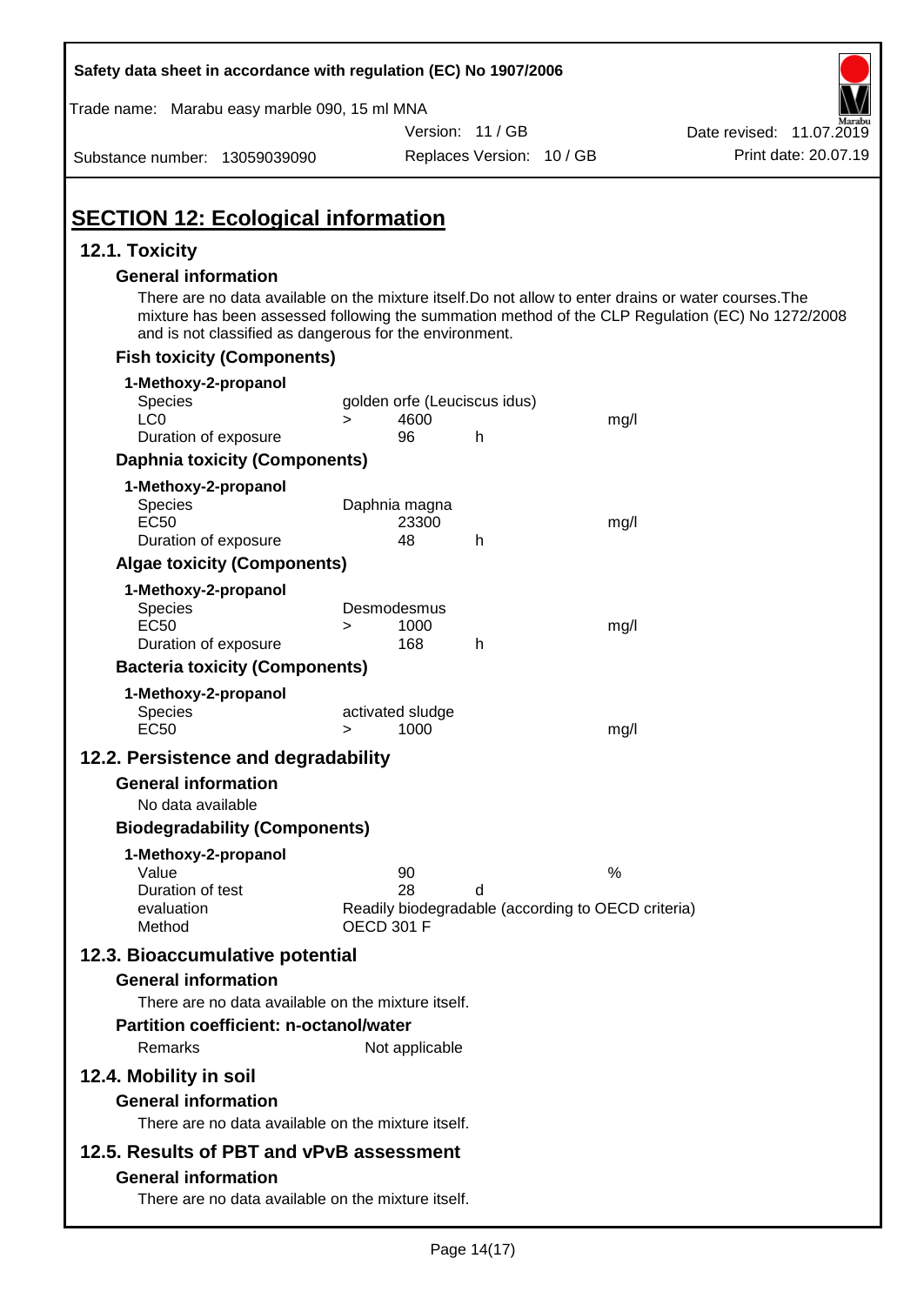### **Safety data sheet in accordance with regulation (EC) No 1907/2006**

Trade name: Marabu easy marble 090, 15 ml MNA

Version: 11 / GB

Substance number: 13059039090

Replaces Version: 10 / GB Print date: 20.07.19 Date revised: 11.07.2019

### **12.6. Other adverse effects**

### **General information**

There are no data available on the mixture itself.

## **SECTION 13: Disposal considerations**

### **13.1. Waste treatment methods**

### **Disposal recommendations for the product**

Do not allow to enter drains or water courses.

Wastes and emptied containers should be classified in accordance with relevant national regulation. The European Waste Catalogue classification of this product, when disposed of as waste is

EWC waste code 08 01 11<sup>\*</sup> waste paint and varnish containing organic solvents or other dangerous substances

If this product is mixed with other wastes, the original waste product code may no longer apply and the appropriate code should be assigned.

For further information contact your local waste authority.

### **Disposal recommendations for packaging**

Using information provided in this safety data sheet, advice should be obtained from the relevant waste authority on the classification of empty containers.

Empty containers must be scrapped or reconditioned.

Not emptied containers are hazardous waste (waste code number 150110).

# **SECTION 14: Transport information**

### **Land transport ADR/RID**

**14.1. UN number** UN 1263 **14.2. UN proper shipping name** PAINT **14.3. Transport hazard class(es)** Class 3 Label 3 **14.4. Packing group** Packing group III Special provision 640E Limited Quantity 5 l Transport category 3 **14.5. Environmental hazards** - Tunnel restriction code D/E **Marine transport IMDG/GGVSee 14.1. UN number** UN 1263 **14.2. UN proper shipping name** PAINT **14.3. Transport hazard class(es)** Class 3 **14.4. Packing group** Packing group III **14.5. Environmental hazards** no **Air transport ICAO/IATA 14.1. UN number** UN 1263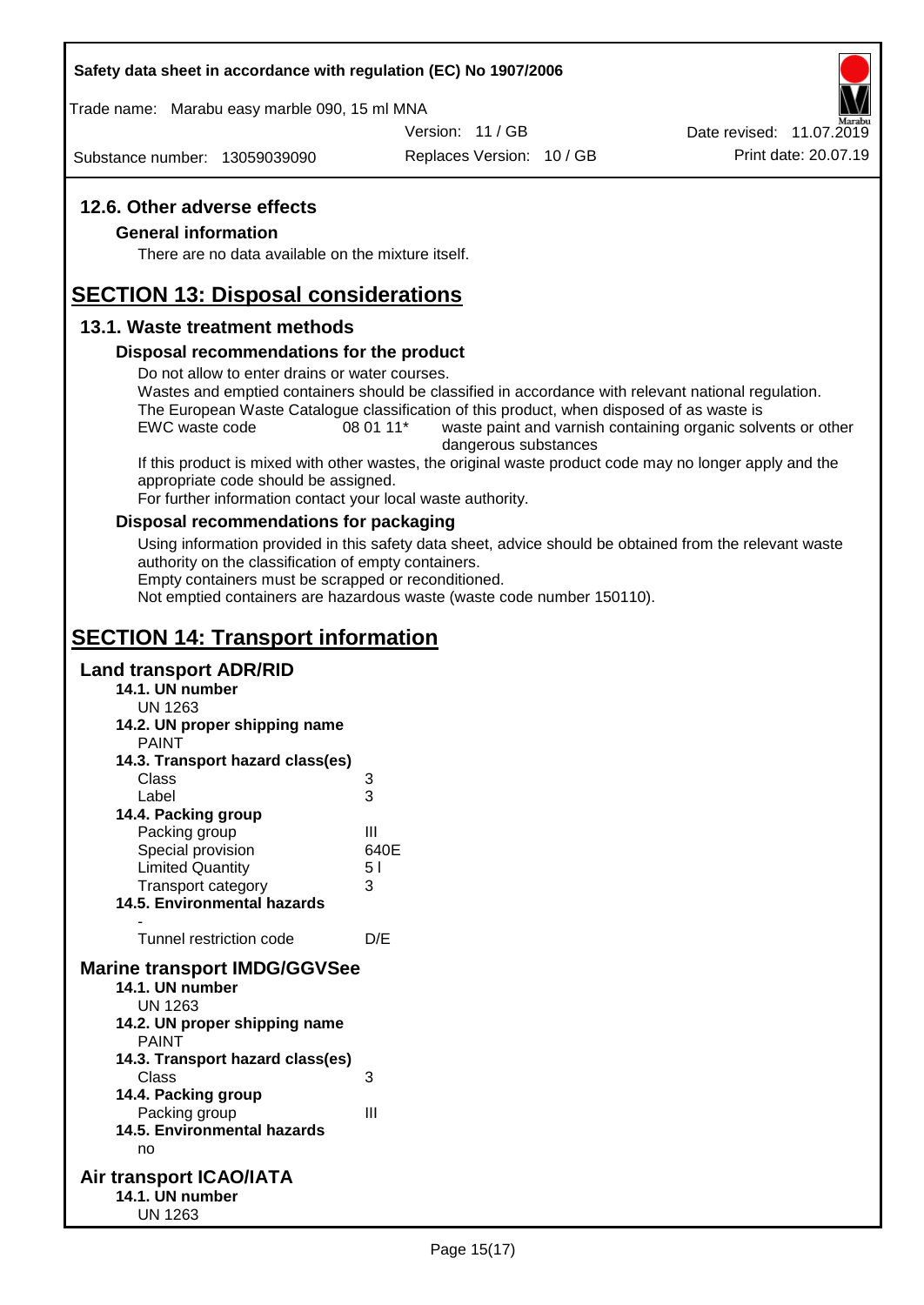| Safety data sheet in accordance with regulation (EC) No 1907/2006                                                                                                                                                                                                                                    |                                                                         |                           |           |    |                          |    |
|------------------------------------------------------------------------------------------------------------------------------------------------------------------------------------------------------------------------------------------------------------------------------------------------------|-------------------------------------------------------------------------|---------------------------|-----------|----|--------------------------|----|
| Trade name: Marabu easy marble 090, 15 ml MNA                                                                                                                                                                                                                                                        |                                                                         |                           |           |    |                          |    |
|                                                                                                                                                                                                                                                                                                      |                                                                         | Version: 11/GB            |           |    | Date revised: 11.07.2019 |    |
| Substance number: 13059039090                                                                                                                                                                                                                                                                        |                                                                         | Replaces Version: 10 / GB |           |    | Print date: 20.07.19     |    |
| 14.2. UN proper shipping name                                                                                                                                                                                                                                                                        |                                                                         |                           |           |    |                          |    |
| <b>PAINT</b>                                                                                                                                                                                                                                                                                         |                                                                         |                           |           |    |                          |    |
| 14.3. Transport hazard class(es)<br>Class                                                                                                                                                                                                                                                            | 3                                                                       |                           |           |    |                          |    |
| 14.4. Packing group                                                                                                                                                                                                                                                                                  |                                                                         |                           |           |    |                          |    |
| Packing group                                                                                                                                                                                                                                                                                        | $\mathbf{III}$                                                          |                           |           |    |                          |    |
| 14.5. Environmental hazards                                                                                                                                                                                                                                                                          |                                                                         |                           |           |    |                          |    |
| Information for all modes of transport<br>14.6. Special precautions for user<br>Transport within the user's premises:<br>Always transport in closed containers that are upright and secure.<br>Ensure that persons transporting the product know what to do in the event of an accident or spillage. |                                                                         |                           |           |    |                          |    |
| <b>Other information</b><br>14.7. Transport in bulk according to Annex II of Marpol and the IBC Code<br>no                                                                                                                                                                                           |                                                                         |                           |           |    |                          |    |
| <b>SECTION 15: Regulatory information</b>                                                                                                                                                                                                                                                            |                                                                         |                           |           |    |                          |    |
| 15.1. Safety, health and environmental regulations/legislation specific for the substance                                                                                                                                                                                                            |                                                                         |                           |           |    |                          |    |
| or mixture                                                                                                                                                                                                                                                                                           |                                                                         |                           |           |    |                          |    |
| Major-accident categories acc. 96/82/EC                                                                                                                                                                                                                                                              |                                                                         |                           |           |    |                          |    |
| Category<br>6                                                                                                                                                                                                                                                                                        | Flammable                                                               |                           | 5.000.000 | kg | 50.000.000               | kg |
| <b>VOC</b>                                                                                                                                                                                                                                                                                           |                                                                         |                           |           |    |                          |    |
| VOC (EU)                                                                                                                                                                                                                                                                                             | 67,29                                                                   | %                         |           |    |                          |    |
| VOC (EU)                                                                                                                                                                                                                                                                                             |                                                                         | 713,2                     | g/l       |    |                          |    |
| <b>Other information</b>                                                                                                                                                                                                                                                                             |                                                                         |                           |           |    |                          |    |
| The product does not contain substances of very high concern (SVHC).                                                                                                                                                                                                                                 |                                                                         |                           |           |    |                          |    |
| <b>Other information</b>                                                                                                                                                                                                                                                                             |                                                                         |                           |           |    |                          |    |
| All components are contained in the AICS inventory.<br>All components are contained in the TSCA inventory or exempted.<br>All components are contained in the DSL or NDSL inventory.                                                                                                                 |                                                                         |                           |           |    |                          |    |
| 15.2. Chemical safety assessment                                                                                                                                                                                                                                                                     |                                                                         |                           |           |    |                          |    |
| For this preparation a chemical safety assessment has not been carried out.                                                                                                                                                                                                                          |                                                                         |                           |           |    |                          |    |
| <b>SECTION 16: Other information</b>                                                                                                                                                                                                                                                                 |                                                                         |                           |           |    |                          |    |
| <b>Hazard statements listed in Chapter 3</b>                                                                                                                                                                                                                                                         |                                                                         |                           |           |    |                          |    |
| <b>EUH066</b>                                                                                                                                                                                                                                                                                        | Repeated exposure may cause skin dryness or cracking.                   |                           |           |    |                          |    |
| H226                                                                                                                                                                                                                                                                                                 | Flammable liquid and vapour.                                            |                           |           |    |                          |    |
| H302<br>H304                                                                                                                                                                                                                                                                                         | Harmful if swallowed.<br>May be fatal if swallowed and enters airways.  |                           |           |    |                          |    |
| H312                                                                                                                                                                                                                                                                                                 | Harmful in contact with skin.                                           |                           |           |    |                          |    |
| H315                                                                                                                                                                                                                                                                                                 | Causes skin irritation.                                                 |                           |           |    |                          |    |
| H318                                                                                                                                                                                                                                                                                                 | Causes serious eye damage.                                              |                           |           |    |                          |    |
| H332                                                                                                                                                                                                                                                                                                 | Harmful if inhaled.                                                     |                           |           |    |                          |    |
| H335<br>H336                                                                                                                                                                                                                                                                                         | May cause respiratory irritation.<br>May cause drowsiness or dizziness. |                           |           |    |                          |    |
| <b>H360D</b>                                                                                                                                                                                                                                                                                         | May damage the unborn child.                                            |                           |           |    |                          |    |
| <b>CLP categories listed in Chapter 3</b>                                                                                                                                                                                                                                                            |                                                                         |                           |           |    |                          |    |
| Acute Tox. 4                                                                                                                                                                                                                                                                                         | Acute toxicity, Category 4                                              |                           |           |    |                          |    |
| Asp. Tox. 1                                                                                                                                                                                                                                                                                          | Aspiration hazard, Category 1                                           |                           |           |    |                          |    |